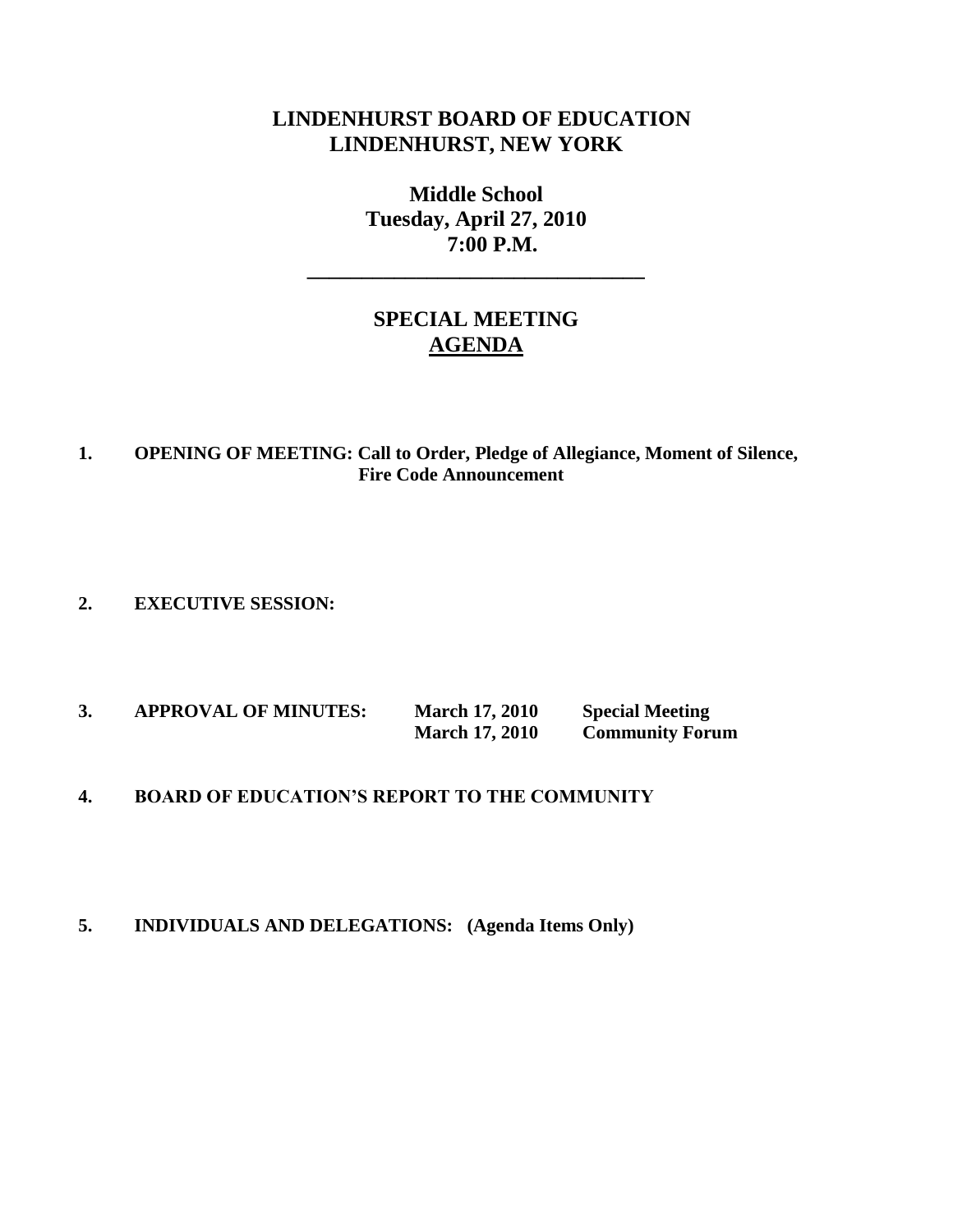### **6. TRUSTEE'S REQUEST**

### **a. Recommendation: WESTERN SUFFOLK BOCES – 2009-10 ADMINISTRATIVE BUDGET VOTE – Mr. Edward Murphy Jr.**

Recommended Action: Upon a motion made by \_\_\_\_\_\_\_\_\_\_\_\_\_\_\_, seconded by  $\Box$ , the following resolution is offered:

**RESOLVED** that the Board of Education of Education of the Lindenhurst School District does Hereby vote to approve the 2009-10 Western Suffolk VOCES Administrative Budget (set to the Board on March 19, 2010)

Vote on the motion: Yes:

No:

Abstained:

Motion carried/defeated

### **b. Recommendation: ANNUAL ELECTION OF MEMBERS OF BOARD OF WESTERN SUFFOLK BOCES - Mr. Edward J. Murphy Jr.**

**RESOLVED** that the Board of Education of the Lindenhurst School District cast one vote for \_\_\_\_\_\_\_\_\_\_\_\_\_\_\_\_\_\_, and one vote for \_\_\_\_\_\_\_\_\_\_\_\_\_\_\_\_\_\_ and one vote for \_\_\_\_\_\_\_\_\_\_\_\_\_\_\_ to fill the three (3) vacancies on the Western Suffolk Board of Cooperative Educational Services. All terms are for three (3) years and will expire on June 30, 2013.

Mrs. Mildred Browne Mrs. Ilene Herz Mrs. Maryann Zumpano Note: See enclosed Vote on the motion: Yes: No: Abstained: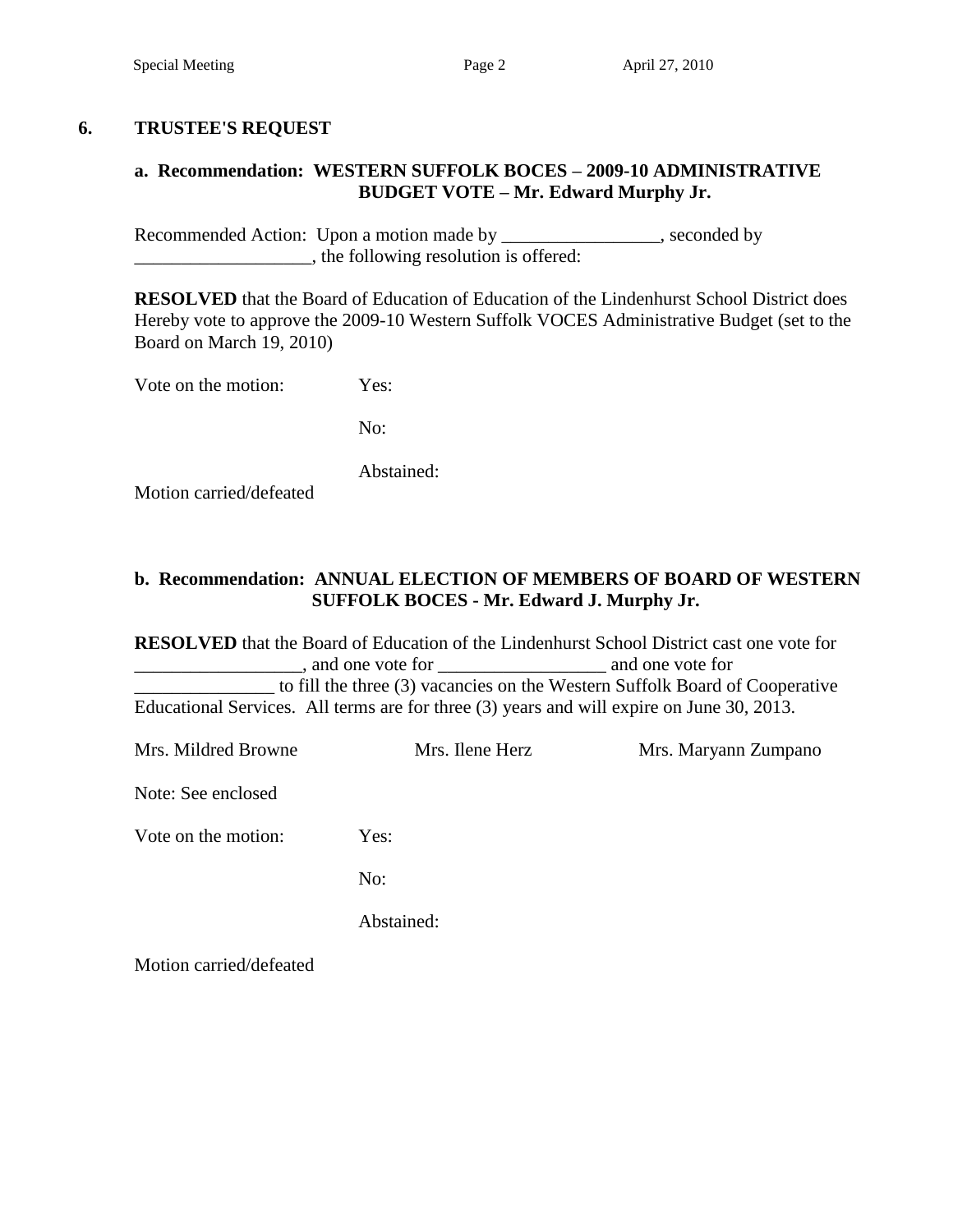Special Meeting Page 3 April 27, 2010

#### **7. SUPERINTENDENT'S RECOMMENDATIONS**

#### **a. RECOMMENDATION – BOARD POLICY #5020.3 Rights of Students with Disabilities Under Section 504**

#### **First Reading – No Vote to be taken**

#### **A new board policy or revision of current board policy requires two readings.**

Recommended Action: Upon a motion made by \_\_\_\_\_\_\_\_\_\_\_\_\_\_\_, seconded by **EXECUTE:** the following proposed policy is offered for a first reading.

**5020.3**

### **RIGHTS OF STUDENTS WITH DISABILITIES UNDER SECTION 504**

The Board of Education shall ensure that no student is discriminated against in programs or activities receiving federal financial assistance. Individuals protected by Section 504 of the Rehabilitation Act of 1973 are those individuals who: have a physical or mental impairment which substantially limits one or more major life activities (e.g. caring for one's self, performing manual tasks, walking, standing, lifting, bending, seeing, hearing, speaking, breathing, learning, reading, concentrating, thinking, communicating and working); have a record of such impairment; or are regarded as having such an impairment. Students who qualify for protection under Section 504 are: of an age during which nondisabled children are provided preschool, elementary or secondary education services; of an age during which it is mandatory under state law to provide such educational services to disabled children; or to whom a state is required to provide a free appropriate public education (e.g. under IDEA).

The Board directs the administration to identify, evaluate, refer, place, provide adaptations for and review all eligible students with disabilities. A student whose disability is episodic or in remission is still eligible to be qualified under the Act. In addition, the determination that a student has an impairment that substantially limits a major life activity will be made without regard to whether mitigating measures (such as medication, devices, prosthetics, hearing

aids, etc.) ameliorate the effects of the disability.

Students with disabilities pursuant to Section 504 shall be provided a free appropriate public education which may include, but is not limited to, providing a structured learning environment; repeating and simplifying instructions about in-class and homework assignments; supplementing verbal instructions with visual instructions; using behavioral management techniques; adjusting class schedules; modifying test delivery; using tape recorders, computer-aided instruction, and/or other audiovisual equipment; selecting modified textbooks or workbooks and tailoring homework assignments or modification of nonacademic times such as lunchroom, recess and physical education.

The Board directs the Superintendent to provide the staff appropriate training in this area of the law so as to ensure that the district is able to comply with the law in not discriminating against students with disabilities.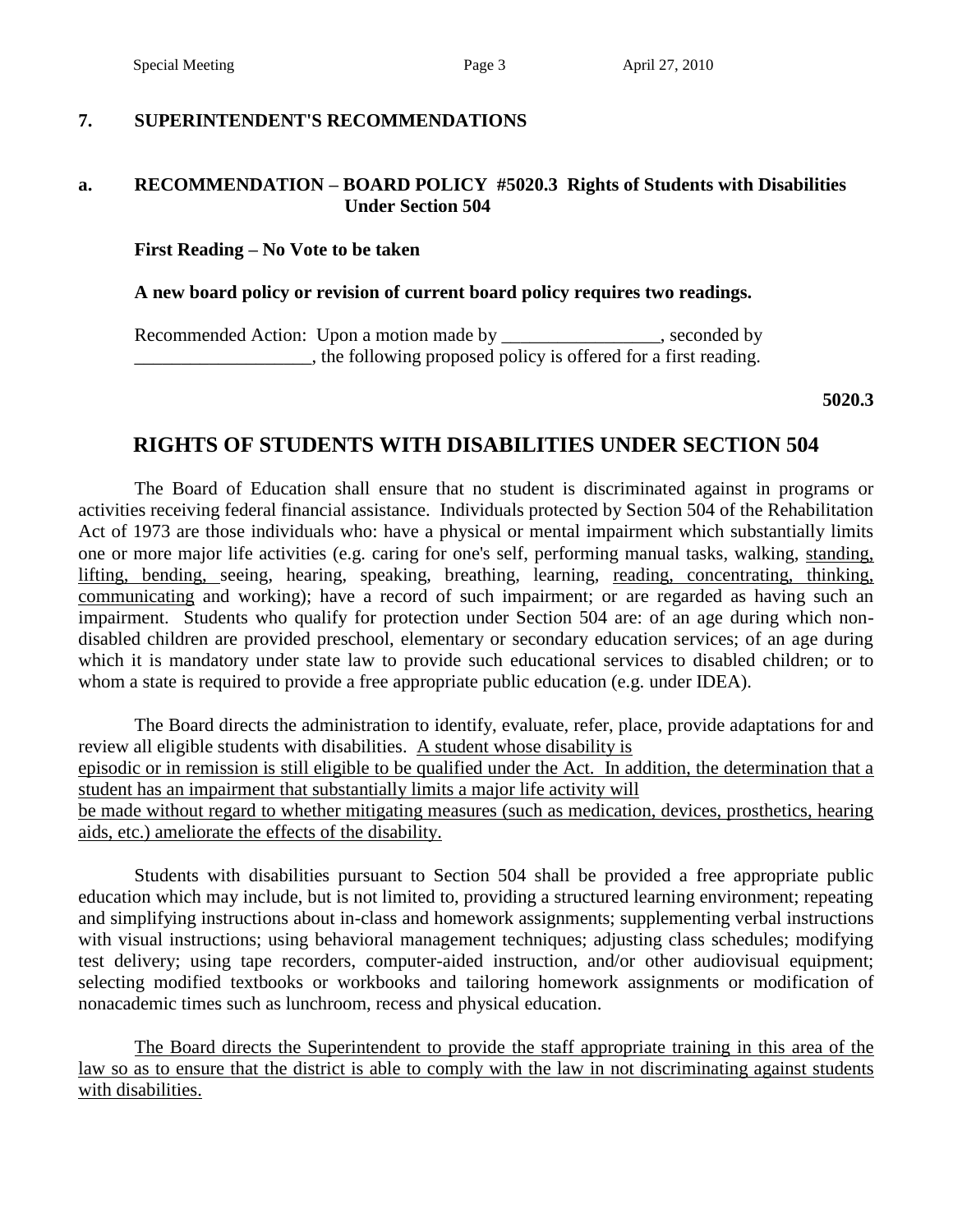The Board shall adopt a grievance procedure to resolve Section 504 complaints and designate an individual to coordinate compliance with Section 504. The Board shall ensure that students with disabilities and their parents are notified annually of the Board's responsibilities under Section 504.

Cross-ref: 0100, Equal Opportunity 4321, Programs for Students with Disabilities 5030, Student Complaints and Grievances 5420, Student Health Services

Ref: Americans with Disabilities Act Amendment Act of 2008, 42 USC §§12101 et seq, Rehabilitation Act of 1973, 29 USC §§705, 794 et seq. (Section 504) 34 CFR Part 104 Individuals with Disabilities Education Act, 20 USC §§1400 et seq. (IDEA) Education Law, §§4401 et seq. (Article 89) 8 NYCRR Part 200

Adoption date: February 4, 2009 Revision date:

### **b. RECOMMENDATION – BOARD POLICY # 5420 Student Health Services**

**First Reading – No Vote to be taken**

### **A new board policy or revision of current board policy requires two readings.**

Recommended Action: Upon a motion made by \_\_\_\_\_\_\_\_\_\_\_\_\_\_\_, seconded by \_\_\_\_\_\_\_\_\_\_\_\_\_\_\_\_\_\_\_, the following proposed policy is offered for a first reading.

**5420**

### **STUDENT HEALTH SERVICES**

The Board of Education recognizes that good student health is vital to successful learning and acknowledges its responsibility, along with that of parent(s) or guardian(s), to protect and foster a safe and healthful environment for the students.

The school shall work closely with students' families to provide detection and preventive health services. In accordance with law, the school will provide vision, hearing, dental inspection and scoliosis screening. Problems shall be referred to the parent(s) or guardian(s) who shall be encouraged to have their family physician/dentist provide appropriate care.

In order to enroll in school a student must submit a health certificate within 30 calendar days after entering school, and upon entering second, fourth, seventh and tenth grades. The examination, which must conform to state requirements, must have been conducted no more than 12 months before the first

day of the school year in question. If a student is unable to furnish the health certificate, the school will provide a physical examination by a licensed provider. A request for exemption from the physical examination, or the requirement to provide a health certificate, must be made in writing to the school principal or designee, who may require documents supporting the request. The only basis for exemption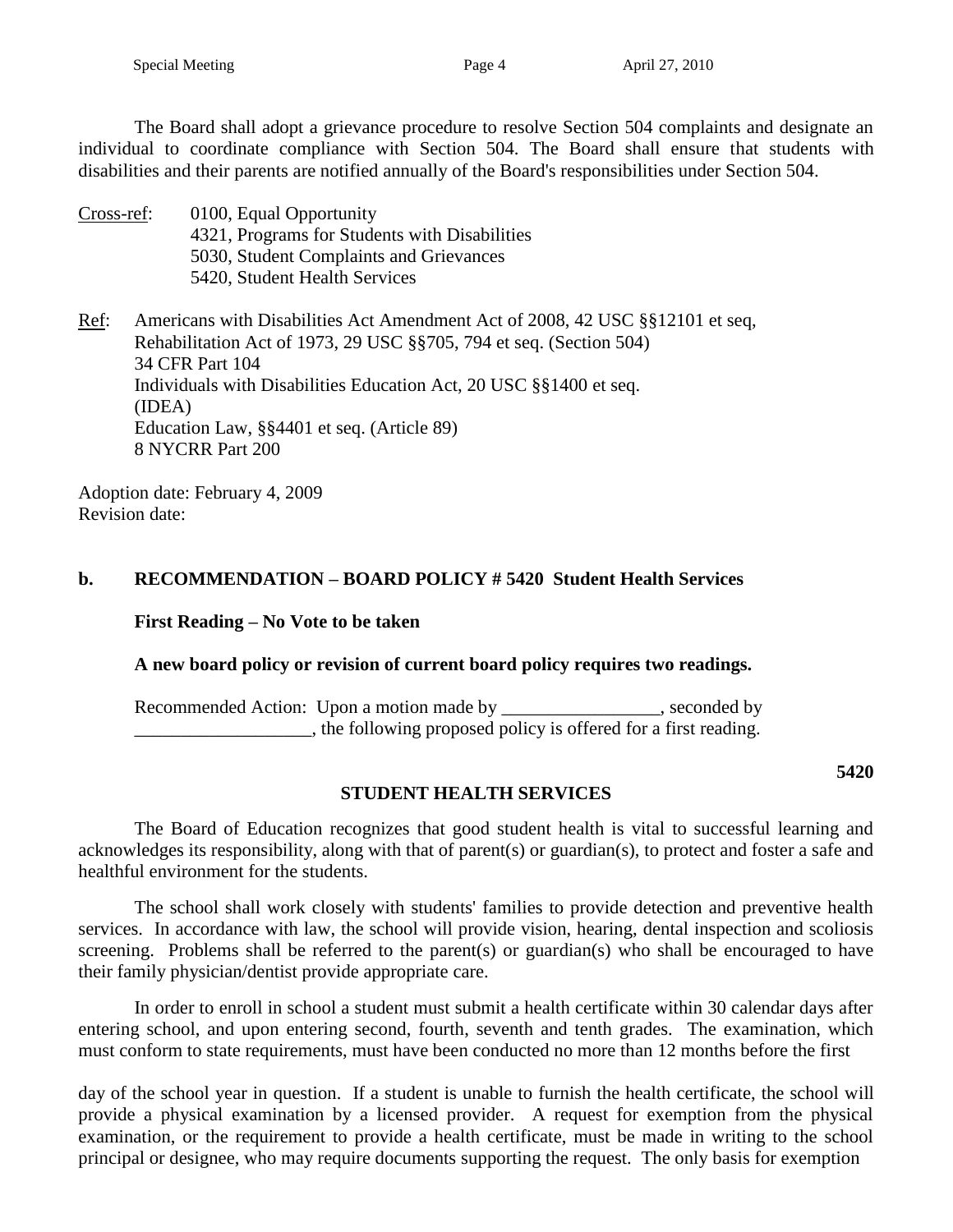is a claim that the physical examination is in conflict with the parent or guardian's genuine and sincere religious belief.

The Board recognizes that the State of New York may authorize and require the collection of data from health certificates in furtherance of tracking and understanding health care issues that affect children. The Board supports these efforts and expects administrators to cooperate and to observe the appropriate laws and regulations in carrying out those responsibilities, including those that relate to student privacy.

In addition, students will be asked to provide a dental health certificate when they enroll in school and in accordance with the same schedule as the health certificate.

A permanent student health record shall be part of a student's cumulative school record and should follow the student from grade to grade and school to school along with his/her academic record. This record folder shall be maintained by the school nurse.

Schools shall also provide emergency care for students in accidental or unexpected medical situations. Each school in the district will include in its emergency plan a protocol for responding to health care emergencies, including anaphylaxis.

### Communicable Diseases

It is the responsibility of the Board to provide all students with a safe and healthy school environment. To meet this responsibility, it is sometimes necessary to exclude students with contagious and infectious diseases, as defined in the Public Health Law, from attendance in school. Students will be excluded during periods of contagion for time periods indicated on a chart developed by the school nurse.

It is the responsibility of the Superintendent of Schools, working through district health personnel, to enforce this policy and to contact the county or local health department when a reportable case of a communicable disease is identified in the student or staff population.

### Administering Medication to Students

Neither the Board nor district staff members shall be responsible for the diagnosis or treatment of student illness. The administration of prescribed medication to a student during school hours shall be permitted only when failure to take such medicine would jeopardize the health of the student, or the student would not be able to attend school if the medicine were not made available to him/her during school hours, or where it is done pursuant to law requiring accommodation to a student's special medical needs (e.g., Section 504 of the Rehabilitation Act of 1973). "Medication" will include all medicines prescribed by a physician.

Before any medication may be administered to or by any student during school hours, the Board requires:

- 1. the written request of the parent(s) or guardian(s), which shall give permission for such administration and relieve the Board and its employees of liability for administration of medication; and
- 2. the written order of the prescribing physician, which will include the purpose of the medication, the dosage, the time at which or the special circumstances under which medication shall be administered, the period for which medication is prescribed, and the possible side effects of the medication.

Both documents shall be kept on file in the office of the school nurse.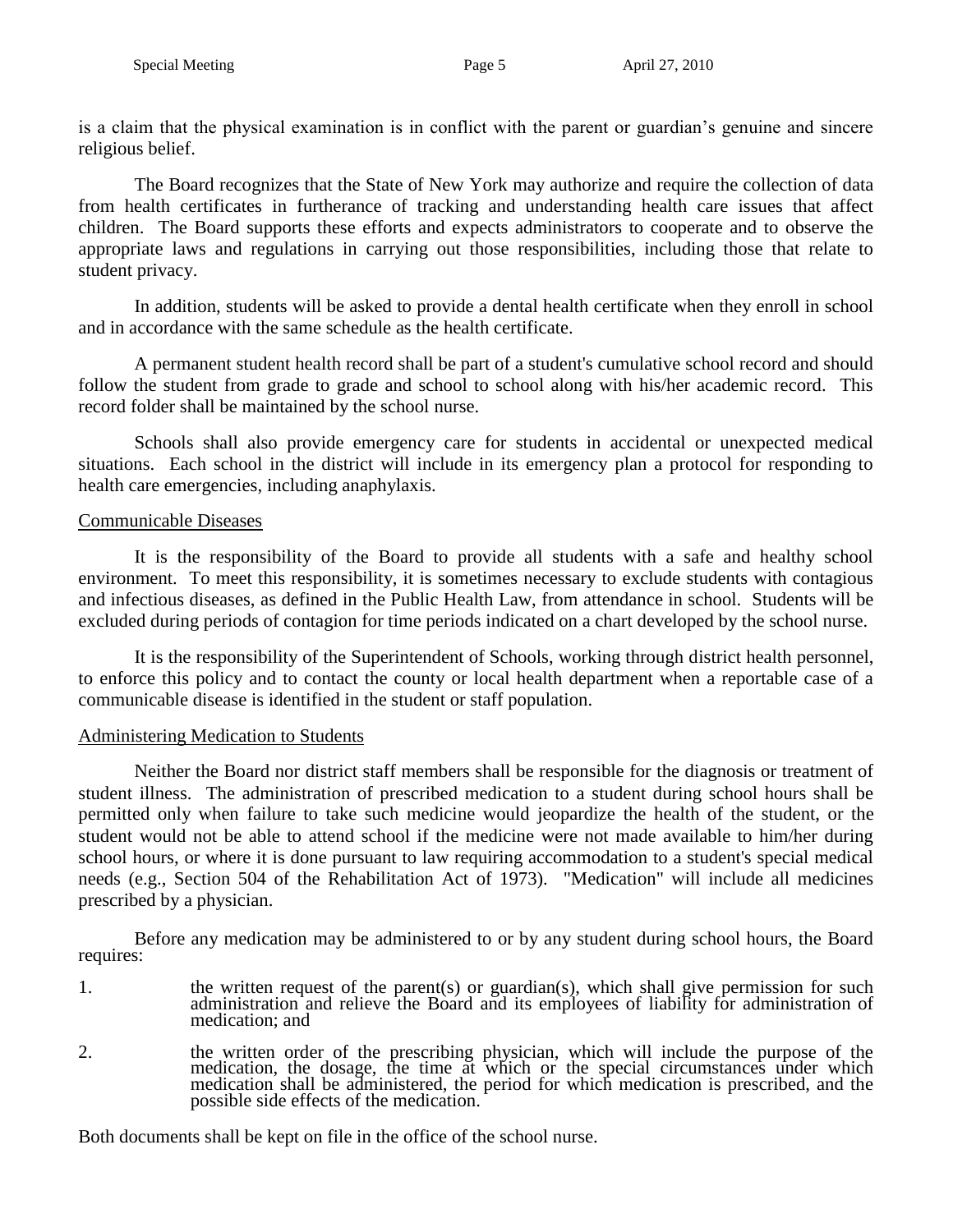In addition, in accordance with Education Law 919, the district shall make a nebulizer available on-site in school buildings where nursing services are provided. Students with a patient-specific order, who require inhaled medications, shall have access to the nebulizer. The district will ensure that it is maintained in working order.

#### Life-Threatening Allergies and Anaphylaxis Management

The Board recognizes its role and responsibility in supporting a healthy learning environment for all students, including those who have, or develop, life-threatening allergies. The district will work cooperatively with the student, their parent/guardian and healthcare provider to allow the child to participate as fully and as safely as possible in school activities. When a student has a known lifethreatening allergy reported on their health form or if the district has been informed by the parent of the presence of a life-threatening allergy, the district will assemble a team, which may include the parent, the school nurse, the child's teacher, the building principal and other appropriate personnel, which will be charged with developing an individual health care plan. The plan will be maintained by the school nurse. The plan will guide prevention and response. If the student is eligible for accommodations based upon the IDEA, Section 504 or the Americans with Disabilities Act, the appropriate procedures will be followed regarding identification, evaluation and implementation of accommodations.

#### **Regulations**

The Superintendent shall develop comprehensive regulations governing student health services. Those regulations shall include the provision of all health services required by law, procedures for the maintenance of health records, and procedures for the administering of medication to students.

| Cross-ref: | 4321, Programs for Students with Disabilities<br>5020.3, Students with Disabilities and Section 504<br>5550, Student Privacy<br>8130, School Safety Plans and Teams                                                                                                                                                                                                                                                                                                                                                                                                                                                                                                                                                                                                                                                                                                                                                                                        |
|------------|------------------------------------------------------------------------------------------------------------------------------------------------------------------------------------------------------------------------------------------------------------------------------------------------------------------------------------------------------------------------------------------------------------------------------------------------------------------------------------------------------------------------------------------------------------------------------------------------------------------------------------------------------------------------------------------------------------------------------------------------------------------------------------------------------------------------------------------------------------------------------------------------------------------------------------------------------------|
| Ref:       | Education Law §§310 (provisions for appeal of child denied school entrance for failure to comply with immunization requirements); 901<br>et seq. (medical, dental and health services, BMI reporting); 919 (provide and maintain nebulizers); 6909 (emergency treatment of<br>anaphylaxis)<br>Public Health Law §§613 (annual survey); 2164 (immunization requirements)<br>8 NYCRR § 64.7 (administration of agents to treat anaphylaxis); Part 136 (school health services program)<br>Administration of Medication in the School Setting Guidelines, State Education Department, revised April 2002<br>Immunization Guidelines: Vaccine Preventable Communicable Disease Control, State Education Department, revised August 2000<br>Making the Difference: Caring for Students with Life-Threatening Allergies, New York State Department of Health, New York State<br>Education Department, New York Statewide School Health Service Center, June 2008 |

Adoption date: February 4, 2009 Revision date: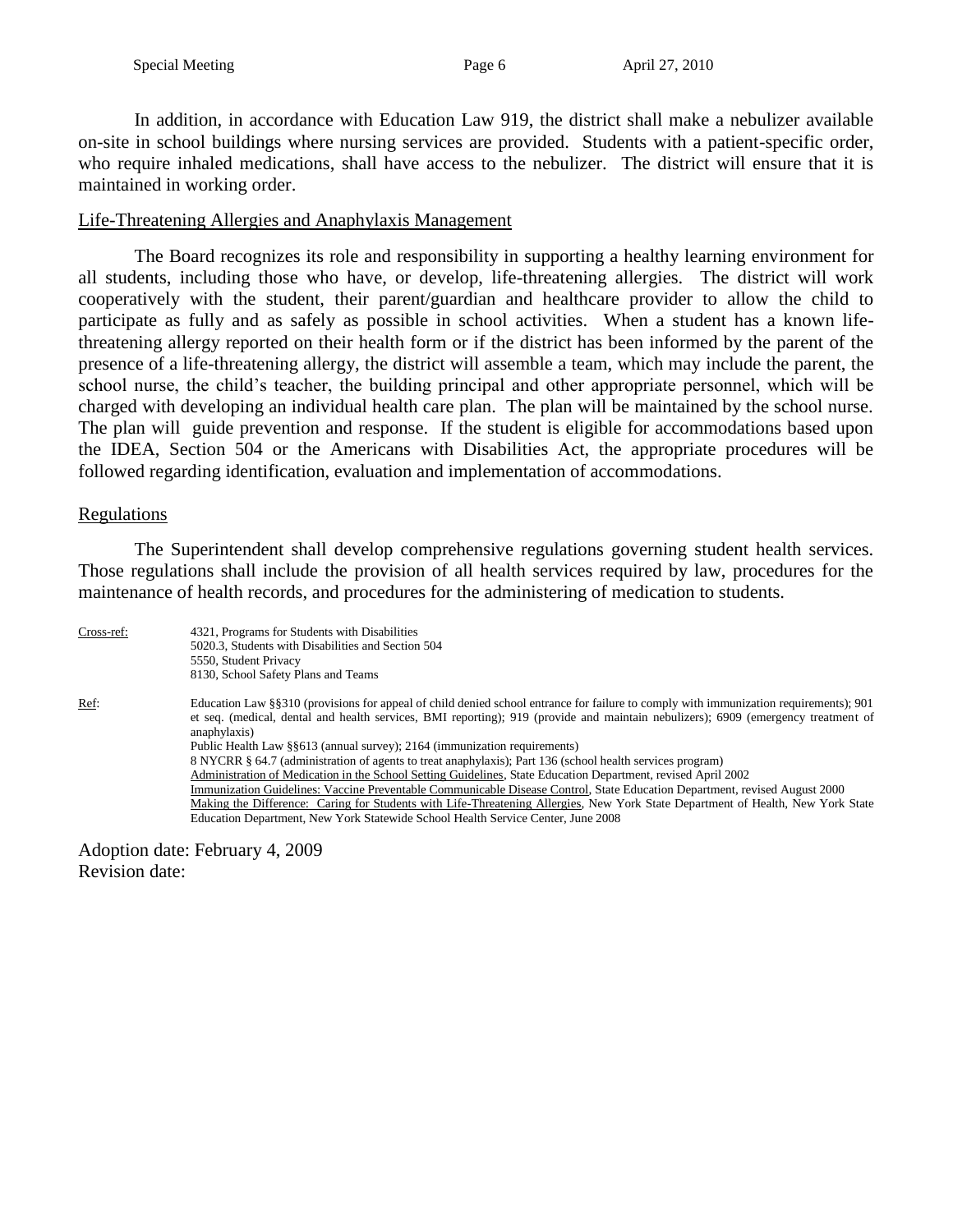# **c. RECOMMENDATION – BOARD POLICY # 5420-R Student Health Regulations**

### **First Reading – No Vote to be taken**

### **A new board policy or revision of current board policy requires two readings.**

Recommended Action: Upon a motion made by \_\_\_\_\_\_\_\_\_\_\_\_\_\_\_, seconded by \_\_\_\_\_\_\_\_\_\_\_\_\_\_\_\_\_\_\_, the following proposed policy is offered for a first reading

**5420-R**

### **STUDENT HEALTH SERVICES REGULATION**

#### **A. Immunization**

Children must receive immunizations for diphtheria, polio, measles, mumps, rubella, hepatitis B, Haemophilus Influenzae Type b (Hib), pertussis, tetanus, pneumococcal disease (for children born on or after January 2008) and varicella prior to entering or being admitted to school.

Parents must provide acceptable proof indicating required receipt of all vaccines in accordance with law and regulations. A child may be excluded from the immunization requirements based on a physician determined health reason or condition. This medical exemption must be signed by a physician licensed to practice in New York State. A child may also be excluded from the immunization requirements because the child's parent/guardian holds a genuine and sincere religious belief which is contrary to the practice of immunization.

A child will not be admitted to school or allowed to attend school for more than 14 days without an appropriate immunization certificate or acceptable evidence of immunization. This period may be extended to 30 days on a case-by-case basis by the Building Principal if the child is transferring from another state or country and can show a good faith effort to get the necessary certification or other evidence of immunization.

When a student transfers out of the district, the parent/guardian will be provided with an immunization transfer record showing the student's current immunization status which will be signed by the school nursing personnel or the school physician. A transcript or photocopy of the immunization portion of the cumulative health record will be provided to the new educational institution upon request.

#### B. Administering Medication to Students in School

The administration of prescribed medication to a student during school hours is permitted only when the medication is necessary to allow the student to attend school or failure to administer the medication would seriously affect the student's health.

Parent(s) or guardian(s) must present the following information:

- 1. a note from the family doctor containing the following information: student's name, the date and name of the medicine, dosage and time to be administered, and list of possible side effects; and,
- 2. a note from the parent(s) or guardian(s) giving the school nurse, teacher, Principal or other school staff permission to administer the medication; or
- 3. a medication request form (which includes the family doctor and parent signatures) must be filed with the school nurse.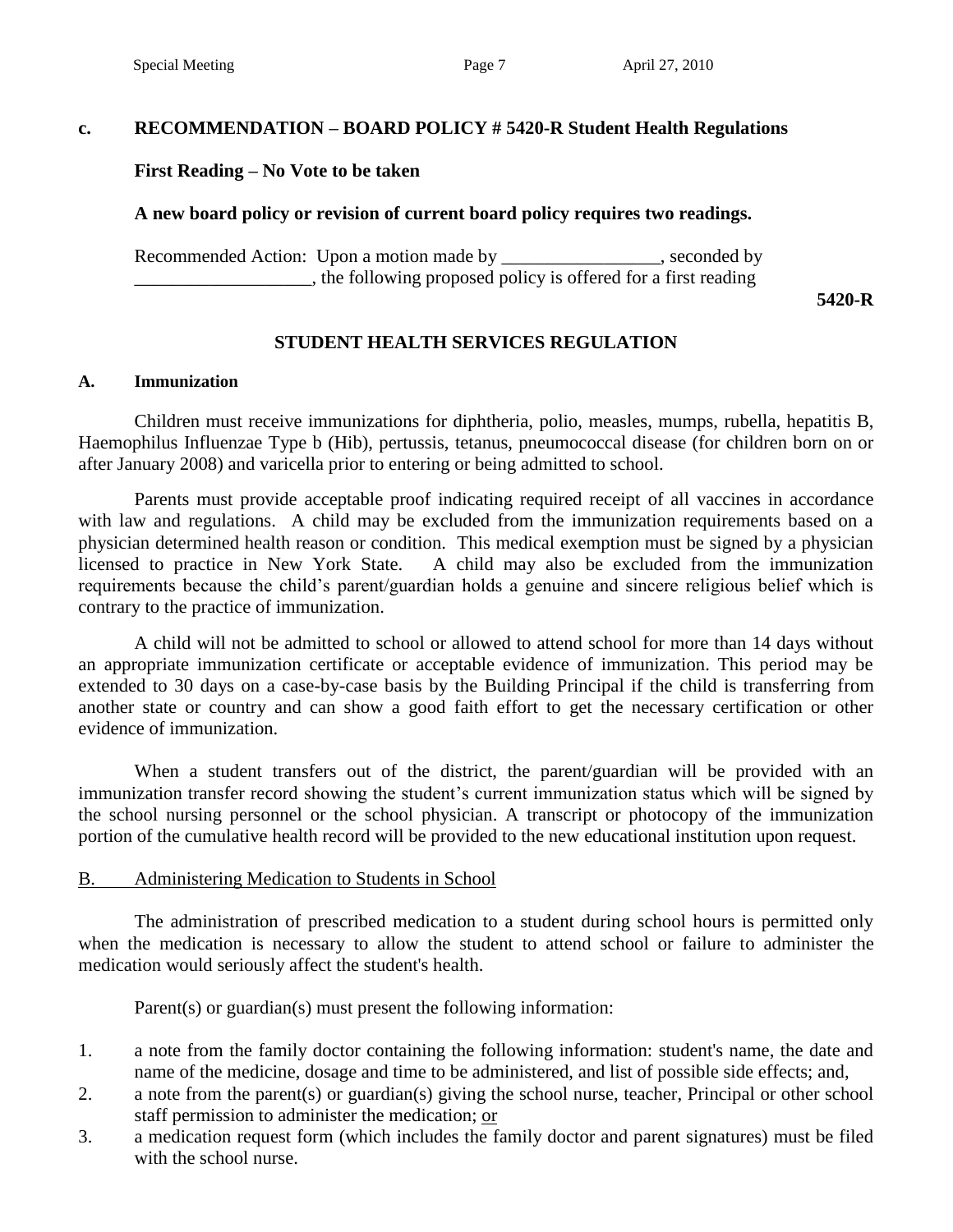The school nurse shall develop procedures for the administration of medication, which require that:

- 1. all medications will be administered by a licensed person unless the child is self-directed;
- 2. medications shall be securely stored in the office and kept in their original labeled container, which specifies the type of medication, the amount to be given and the times of administration; the school nurse shall maintain a record of the name of the student to whom medication may be administered, the prescribing physician, the dosage and timing of medication, and a notation of each instance of administration; and
- 3. all medications shall be brought to school by the parent(s) or guardian(s) and shall be picked up by the parent(s) or guardian(s) at the end of the school year or the end of the period of medication, whichever is earlier. If not picked up within five days of the period of medication, the medication shall be discarded.

An adult must bring the medication to school in the original container. The administering staff member should clearly label the medication with the time to be given and dosage.

*Administering medication on field trips and at after-school activities*. Taking medication on field trips and at after-school activities is permitted if a student is self-directed in administering their own medication. On field trips or at other after-school activities, teachers or other school staff may carry the medication so that the self-directed student can take it at the proper time.

If a student is going on a field trip but is not self-directed (i.e., fully aware and capable of

- understanding the need and assuming responsibility for taking medicine), then the district may:
- permit the parent or guardian to attend the activity and administer the medication.
- permit the parent to personally request another adult who is not employed by the school to voluntarily administer the medication on the field trip or activity and inform the school district in writing of such request.
- allow the student's health care provider to be consulted and, if he/she permits, order the medication time to be adjusted or the dose eliminated.

If no other alternative can be found, a school nurse or licensed person must administer the medication.

*Administering epi-pen in emergency situations*. The administration of epinephrine by epi-pen has become an accepted and extremely beneficial practice in protecting individuals subject to serious allergic reactions (e.g., individual has an anaphylactic reaction to a wasp sting or the ingestion of peanut butter).

Pursuant to Commissioner's regulations, registered professional nurses may carry and administer agents used in non-patient specific emergency treatment of anaphylaxis.

In addition, pursuant to SED guidelines, school nurses may provide training to unlicensed school staff in administering epi-pens, prescribed by a licensed prescriber, to a child who has been diagnosed with the potential for a severe reaction, in the event of the onset of a serious allergic reaction when a nurse is not available.

# C. Student Medical Exams

In accordance with Sections 903 and 904 of the state Education Law, each student shall have a physical exam given by the school doctor or family physician (including a physician, physician assistant or nurse practitioner) upon entrance to school and at grades pre-kindergarten or kindergarten, two, four, seven and ten. Findings are to be kept on record at the school on forms that can be obtained from the school nurse. In addition, the school will request a dental health certificate according to the same schedule.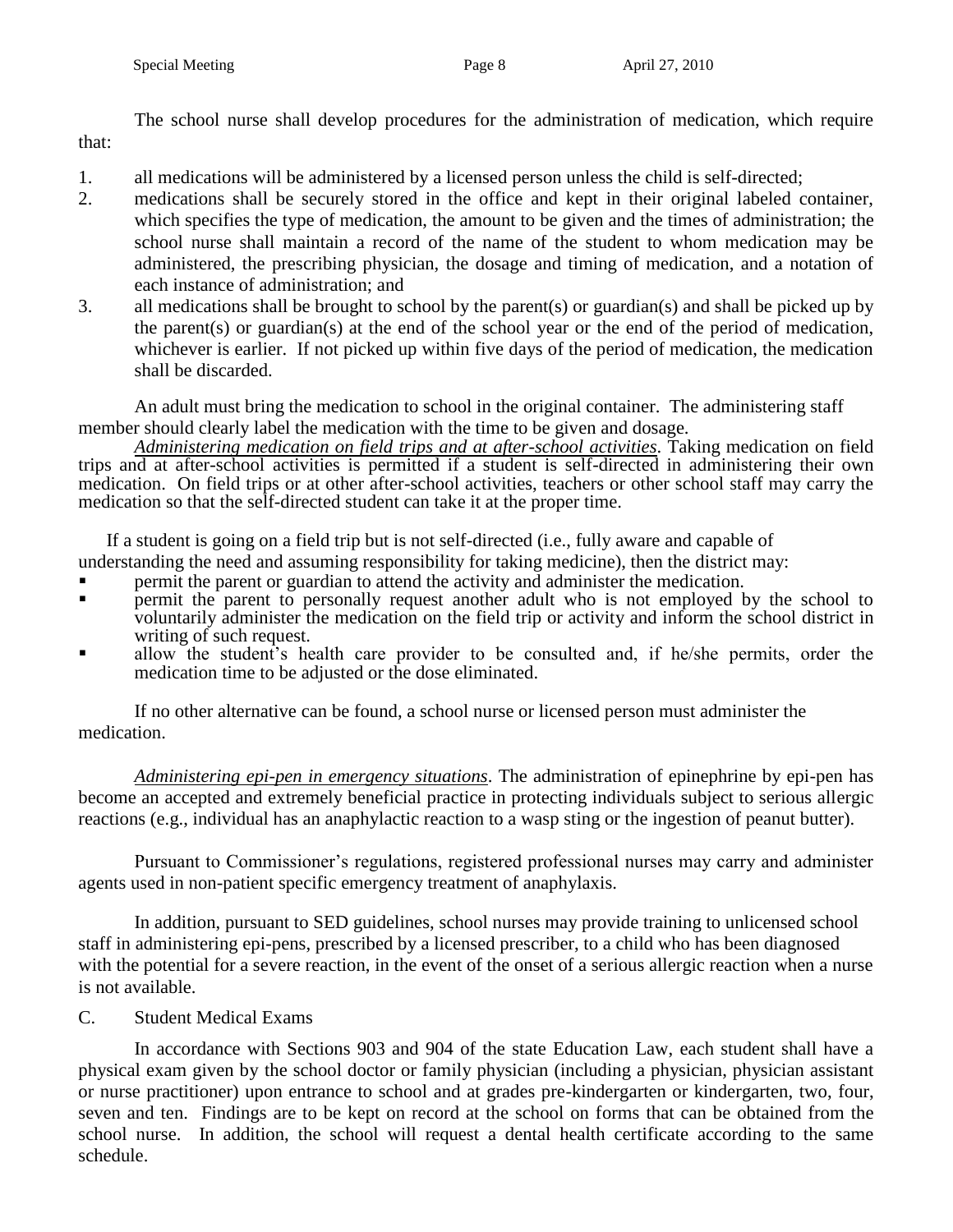A student may be excluded from the medical examination requirements because the child's parent/guardian holds a genuine and sincere religious belief which is contrary to medical examinations. The request for exemption must be in writing to the principal or his/her designee.

In the event that the student's medical history reveals that they have a known life-threatening allergy, the school nurse, in conjunction with the family, student, child's teacher, and other appropriate staff, will develop and implement an individual health care plan which will guide prevention and response.

The district will work with students in the self-management of their life-threatening allergy, or other chronic health conditions, by:

- 1. Adequately training staff involved in the care of the child.
- 2. Assuring the availability of the necessary equipment and/or medications.
- 3. Providing appropriately licensed and trained persons on school premises, as required by law.
- 4. Providing ongoing staff and student education.

### **D. Illness in School**

If a student becomes ill in school:

- 1. The nurse will determine if the student should remain in the dispensary or return to class.
- 2. The nurse will call the parent, guardian or substitute parent if he/she feels the student should go home. In general, a parent or guardian will pick up the student from school.
- 3. The nurse will contact the Building Principal if he/she feels the child should be transported by bus to the home.
- 4. If there is to be a change in bus routing in order to carry the student to his/her home, that decision will be made by the administrator and the transportation supervisor.
- 5. If the route is to be changed, the transportation supervisor shall inform the bus driver.
- 6. If no parent, guardian or substitute parent picks up the student at school, or if no parent/guardian or substitute parent will be home, the student will remain in the nurse's office until such time as a parent, guardian or substitute parent becomes available to assume responsibility for the child.

### **E. Medical Emergency Record**

All students shall have on file a medical emergency record which shall state the name and telephone numbers of the following:

- 1. the student's parent(s) or guardian(s) at home and work;
- 2. the student's next of kin;
- 3. a neighbor;
- 4. the family physician;
- 5. preferred hospital;
- 6. any allergies or serious health conditions.

Adoption date: February 4, 2009 Revision date: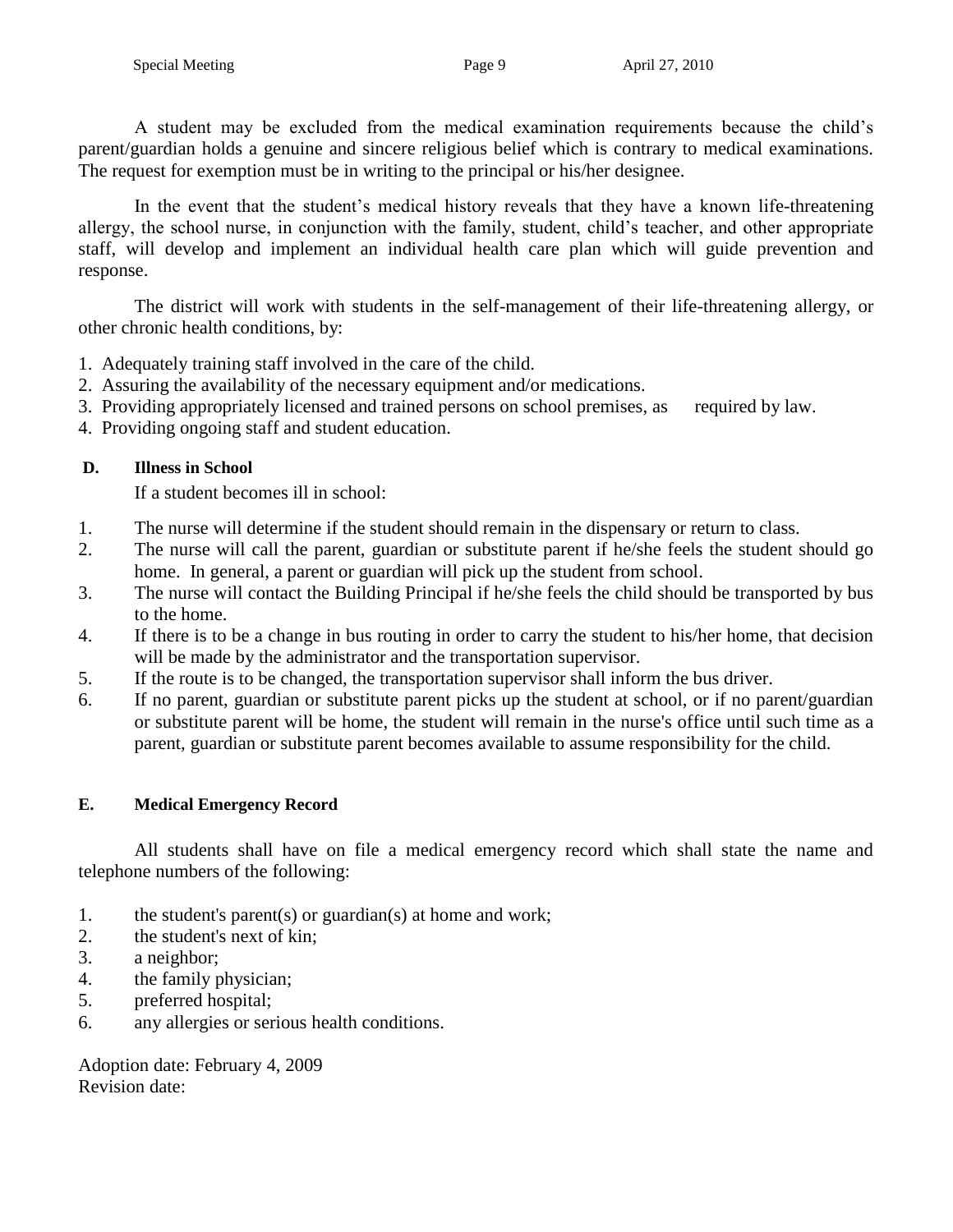#### **d. RECOMMENDATION – BOARD POLICY 5460 Child Abuse, Maltreatment or Neglect In a Domestic Setting**

### **First Reading – No Vote to be taken A new board policy or revision of current board policy requires two readings.**

Recommended Action: Upon a motion made by \_\_\_\_\_\_\_\_\_\_\_\_\_\_\_, seconded by \_\_\_\_\_\_\_\_\_\_\_\_\_\_\_\_\_\_\_, the following proposed policy is offered for a first reading

**5460**

# **CHILD ABUSE, MALTREATMENT OR NEGLECT IN A DOMESTIC SETTING**

The Board of Education recognizes that because of their sustained contact with school-aged children, employees are in an excellent position to identify abused, maltreated or neglected children and refer them for treatment and protection. The Board further recognizes the specific dictates of law which require school officials to report suspected instances of child abuse, maltreatment (which includes neglect) in a domestic setting.

The purpose of mandatory reporting is to identify suspected abused and maltreated children as soon as possible, so that such children determined to be abused or maltreated can be protected from further harm and, where appropriate, can be offered services to assist him or her and his or her family.

School officials, who have reasonable cause to know or suspect that a child has been subjected to abuse or maltreatment, must immediately report this to the New York State Central Register for Child Abuse and Maltreatment (Central Register), as required by law. No conditions may be imposed which limit their responsibility to report. A school official is defined as:

- Teacher
- Guidance counselor
- Psychologist
- Nurse
- Administrator
- Any school personnel required to hold a teaching or administrative license or certificate.

The school official will also report the matter to the Building Principal.

The report shall be made by telephone or by telephone facsimile machine on a form supplied by the Commissioner of Social Services. A written report shall be made within forty-eight hours to the appropriate local child protective service, and to the statewide Central Register.

School employees who are not school officials, as defined above, but who have reasonable cause to know or suspect that a child has been subjected to abuse or maltreatment are encouraged to report to the Central Register. However, the school employee must report the matter to the Building Principal. If the matter has not yet been reported to the Central Register, the Building Principal shall make the report, in accordance with state law. In being required to file such report, the Building Principal does not have discretion.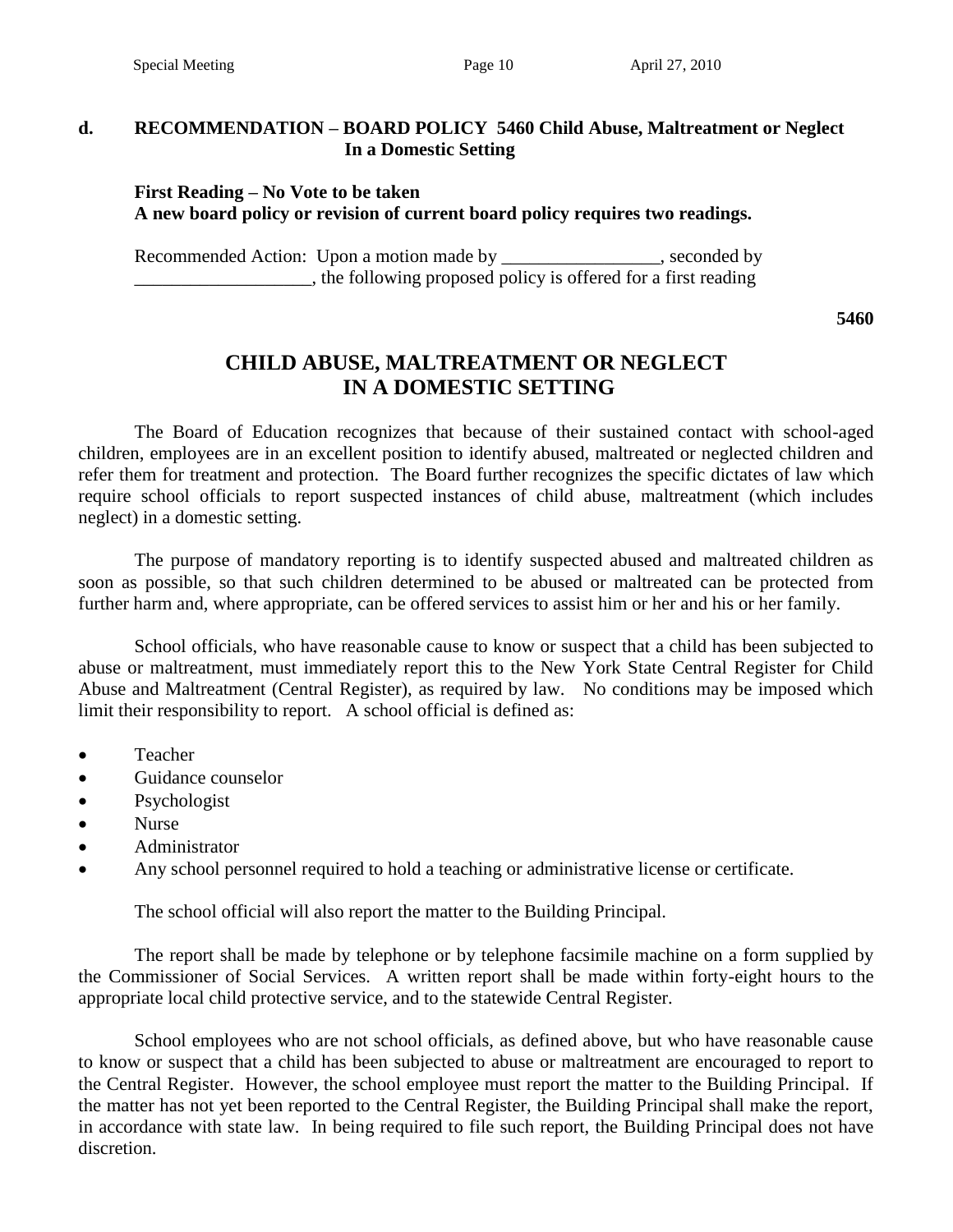School employees or officials may not contact the child's family or any other person to determine the cause of the suspected abuse or maltreatment. It is not the responsibility of the school official or employee to prove that the child has been abused or maltreated.

Any school official or employee who has cause to suspect that the death of any child is a result of child abuse or maltreatment must report that fact to the appropriate medical examiner or coroner.

In accordance with the law, any school official who fails to report an instance of suspected child abuse or maltreatment may be guilty of a Class A misdemeanor and may be held liable for the damages caused by the failure to report. The law grants immunity to persons who, in good faith, report instances of child abuse from any liability.

School employees will not be subject to retaliatory action, as defined in state law, as a result of making a report when they reasonably suspect that a child has been abused or maltreated.

The Board recognizes that knowingly reporting a false claim of child abuse is a violation of state law and this policy acknowledges that it is a crime to do so. The district will make every reasonable effort to ensure the integrity of the district's child abuse reporting process and procedure.

### School District Relationship with Local Social Service District

The school district will cooperate to the extent possible with authorized child protective services workers in investigations of alleged child abuse. The Superintendent, or his or her designee, will represent the district when collaborating with local social service agencies to address instances of abuse or maltreatment, and in the development of policy and procedures regarding abuse or maltreatment (including educational neglect). In addition, the Superintendent will share a copy of the district's attendance policy, 5100, with the local social service district.

The school district shall maintain an ongoing training program which will address the identification and reporting of child abuse and maltreatment, including the legal implications of reporting and not reporting. Attendance at sessions of this training program shall be required of all school officials. Attendance records shall be kept, and notations will be made in personnel files as to the dates of attendance.

The Superintendent shall develop, with input from appropriate personnel, a plan for implementation of such a training program, to be approved by the Board. In addition, the policy and regulations will be included in all employee handbooks and distributed annually to all school officials who are not covered under existing handbooks. The Superintendent will prepare and implement all regulations as are necessary to accomplish the intent of this policy

#### Cross-ref: Attendance, 5100

Ref: Child Protective Services Act of 1973, Social Services Law §§411 et seq. Social Services Law §34-a Family Court Act §1012 Family Educational Rights and Privacy Act, 20 U.S.C. §1232g, 45 CFR §99.36 Education Law §3209-a Penal Law 240.50

Adoption date: February 4, 2009 Revision date: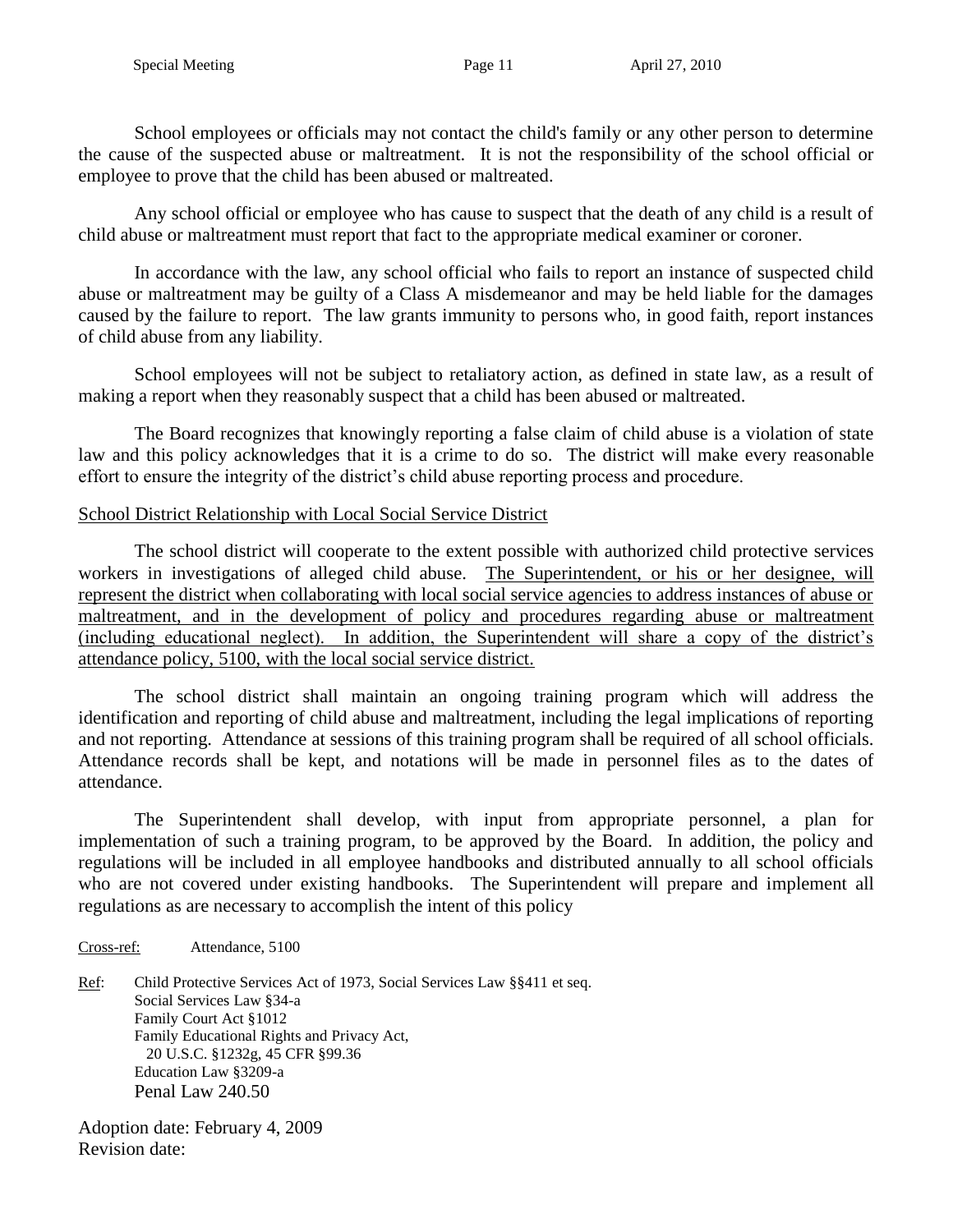#### **e. RECOMMENDATION – BOARD POLICY # 5460-R Child Abuse, Maltreatment or Neglect in a Domestic Setting - Regulation**

### **First Reading – No Vote to be taken**

#### **A new board policy or revision of current board policy requires two readings.**

Recommended Action: Upon a motion made by seconded by seconded by \_\_\_\_\_\_\_\_\_\_\_\_\_\_\_\_\_\_\_, the following proposed policy is offered for a first reading

**5460-R**

# **CHILD ABUSE, MALTREATMENT OR NEGLECT IN A DOMESTIC SETTING REGULATION**

New York State Law (Child Protective Service Act of 1973, as amended) provides for reporting of suspected cases of child abuse by school officials. These regulations are designed to implement this law within the district and to help protect students from the harmful effects of child abuse.

*Definitions*

The definition of child abuse and maltreatment is established by law.

Abused Child, according to Social Services Law and the Family Court Act, is a child less than 18 years of age whose parent or other person legally responsible for his or her care:

- a. inflicts or allows to be inflicted upon such child physical injury by other than accidental means which causes or creates a substantial risk of death, or serious or protracted disfigurement, or protracted impairment of physical or emotional health or protracted loss or impairment of the function of any bodily organ; or
- b. creates or allows to be created a substantial risk of physical injury to such a child by other than accidental means which would be likely to cause death or serious or protracted disfigurement, or protracted impairment of physical or emotional health, or protracted loss or impairment of the function of any bodily organ; or
- c. commits, or allows to be committed, a sex offense against such child, as defined in the penal law, provided, however, that the corroboration requirements contained therein shall not apply to proceedings under this article.

Neglected or maltreated child, according to the Family Court Act, is a child less than 18 years of age:

a. whose physical, mental, or emotional condition has been impaired or is in danger of becoming impaired as a result of the failure of his or her parents or other person legally responsible for his care to exercise a minimum degree of care:

> (1) in supplying the child with adequate food, clothing, shelter, or education in accordance with provisions of Part One, Article 65 of the Education Law, or medical, dental, optometrical or surgical care though financially able to do so or offered financial or other reasonable means to do so; or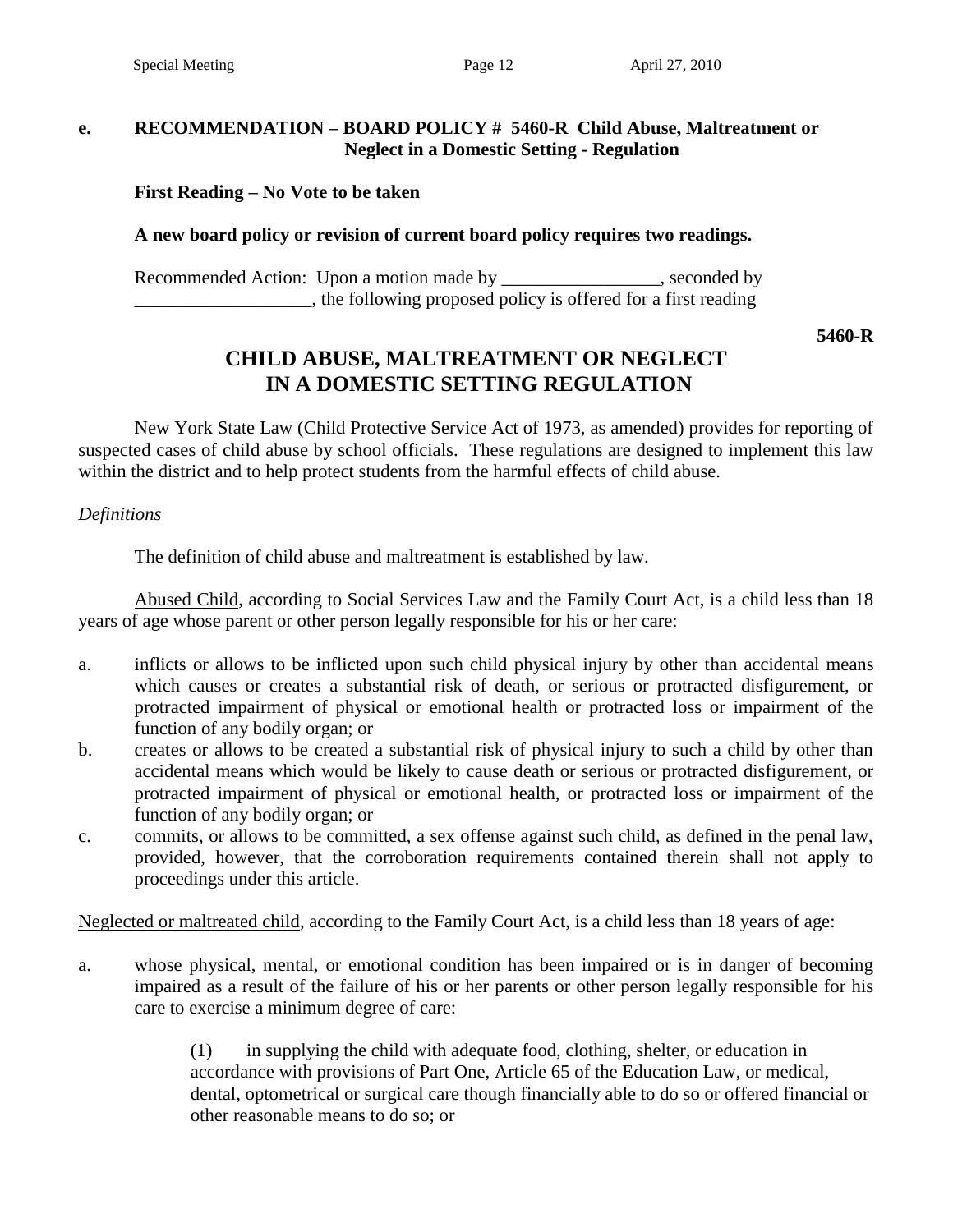In order for a report of educational neglect to be accepted, three elements need to be established:

a. Excessive absence from school by the child

b. Reasonable cause to suspect that the parent is aware or should have been aware of the excessive absenteeism and the parent has contributed to the problem or is failing to take steps to effectively address the problem, and;

c. Reasonable cause to suspect educational impairment or harm to the child or imminent danger of such impairment or harm.

(2) in providing the child with proper supervision or guardianship, by unreasonably inflicting or allowing to be inflicted harm, or a substantial risk thereof, including the infliction of excessive corporal punishment; or by using a drug or drugs; or by using alcoholic beverages to the extent that he/she loses self-control of his/her actions; or by any other acts of a similarly serious nature requiring the aid of the court; or

b. who has been abandoned by his/her parent(s) or other person legally responsible for his/her care.

Person legally responsible includes the child's custodian, guardian, or any other person responsible for the child's care at the relevant time. Custodian may include any person continually or at regular intervals found in the same household as the child when the conduct of such person causes or contributes to the abuse or neglect of the child.

Impairment of emotional health and impairment of mental or emotional condition includes a state of substantially diminished psychological or intellectual functioning in relation to, but not limited to, such factors as failure to thrive, control of aggressive or self-destructive impulses, ability to think and reason, or acting out of misbehavior, including incorrigibility, ungovernability, or habitual truancy; provided, however, that such impairment must be clearly attributable to the unwillingness or inability of the parent, guardian, or custodian to exercise a minimum degree of care toward the child.

### Reporting procedures and related information:

- 1. All school officials must, when they have reasonable cause to suspect that a child is abused or maltreated, report it to the New York State Central Register for Child Abuse and Maltreatment (800-342 3720). A school official, under state law, is defined as:
	- Teacher
	- Guidance counselor
	- Psychologist
	- Nurse
	- Administrator
	- Any school personnel required to hold a teaching or administrative license or certificate.

Personnel have the right to request that information which would identify the individual making the report be withheld if furnishing such data might prove detrimental to the safety or interest of that individual.

2. The school official must also report the matter to the Building Principal who will determine if any additional steps need to be taken by the school district (for instance, contacting the school physician, social worker or other support services).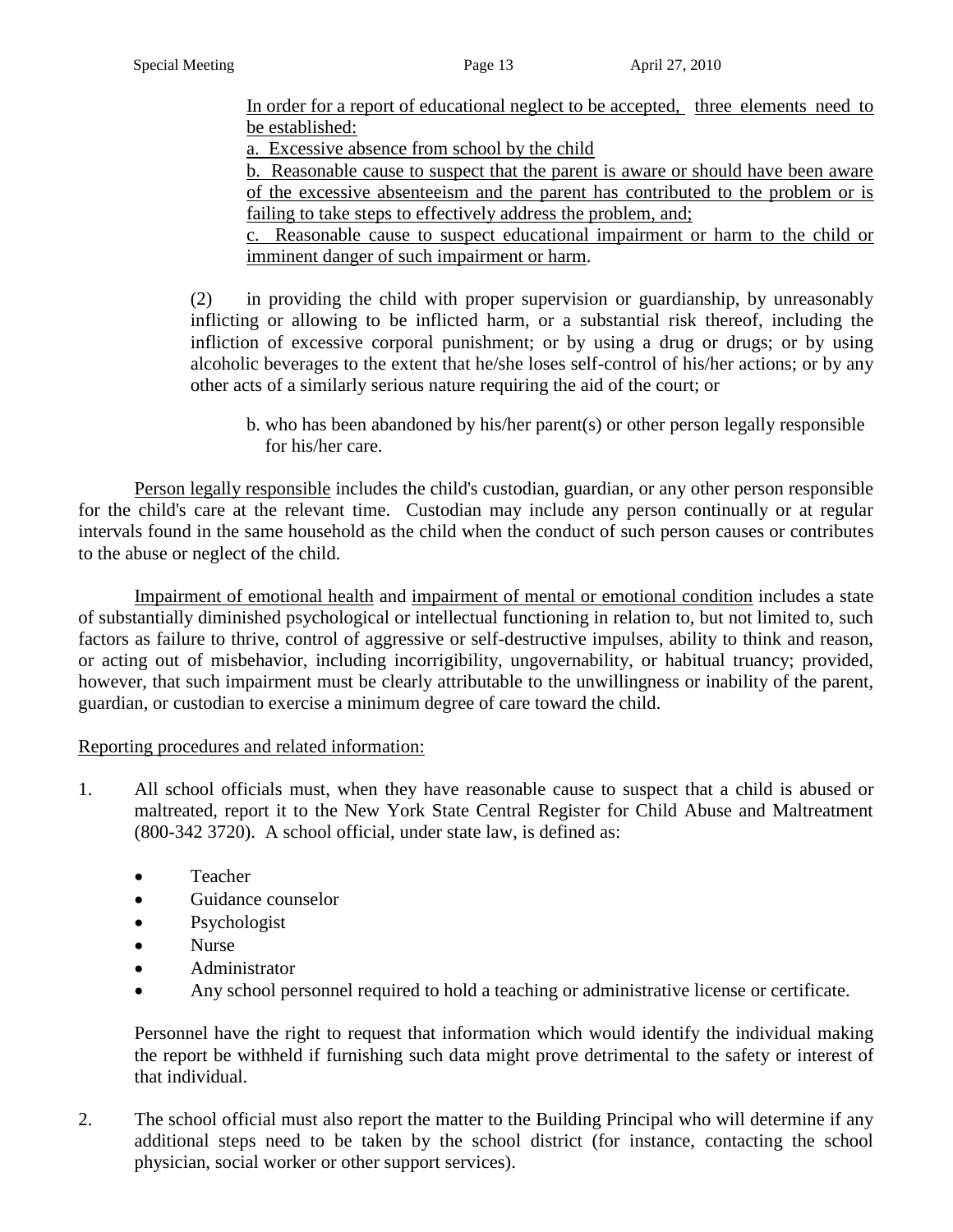- 3. In the event that a school employee, who is not required to report under the law (such as a bus driver, custodian, cafeteria monitor, etc.), has reasonable cause to suspect that a child is abused or neglected, he/she is encouraged to make a report to the Central Register. The employee must, by district policy, report the matter to the Building Principal.
- 4. If the Building Principal is informed of a case of suspected child abuse or maltreatment that has not yet been reported to the Central Register, the Building Principal is required to:
	- (a) phone the New York State Central Register for Child Abuse and Maltreatment (800- 342 3720) and inform them verbally of the problem; or
	- (b) contact the above agency by telephone facsimile machine on a form supplied by the Commissioner of Social Services; and
	- (c) file a written report with the local child protective services agency and the Central Register within forty-eight hours after the above report; and,
	- (d) determine if additional steps need to be taken by the school district, as outlined in step 2 above.
- 5. The Building Principal may take photographs or cause photographs to be taken of the areas of visible trauma on the child, and/or, if medically indicated, cause an examination to be performed. Such actions may be performed at public expense if they will provide appropriate documentation when filing the report. A camera and film shall be kept at the school and be available for this purpose.
- 6 The written report that must be filed shall include all information which the Commissioner of Social Services may require.
- 7. If it should be necessary for Child Protective Services to interview a child at school to ascertain whether he/she has been abused or maltreated, or to obtain documentation of such acts, the interview should be conducted in the presence of a school official, unless circumstances require otherwise. The school official shall examine and verify the credentials of Child Protective Services worker(s) before allowing such worker(s) to either interview the child or to examine the child's records.

If sexual abuse is indicated, the presence of a same-sex staff member during the interview is appropriate.

- 8. The Building Principal shall request a summary report of the investigation of a case referred to Child Protective Services so the district can take appropriate next steps.
- 9. The district shall maintain an ongoing training program which will address identification and reporting of child abuse and maltreatment. Attendance at sessions of this training program shall be required of all school officials.
- 10. Employee handbooks shall include a copy of these regulations and the related Board policy concerning child abuse and reporting requirements.
- 11. Only one report of any suspected abuse is required.
- 12. School personnel who, in good faith, make a report or take photographs of injuries and bruises have immunity from any liability, civil or criminal. The good faith of any person required to report cases of child abuse or maltreatment is presumed.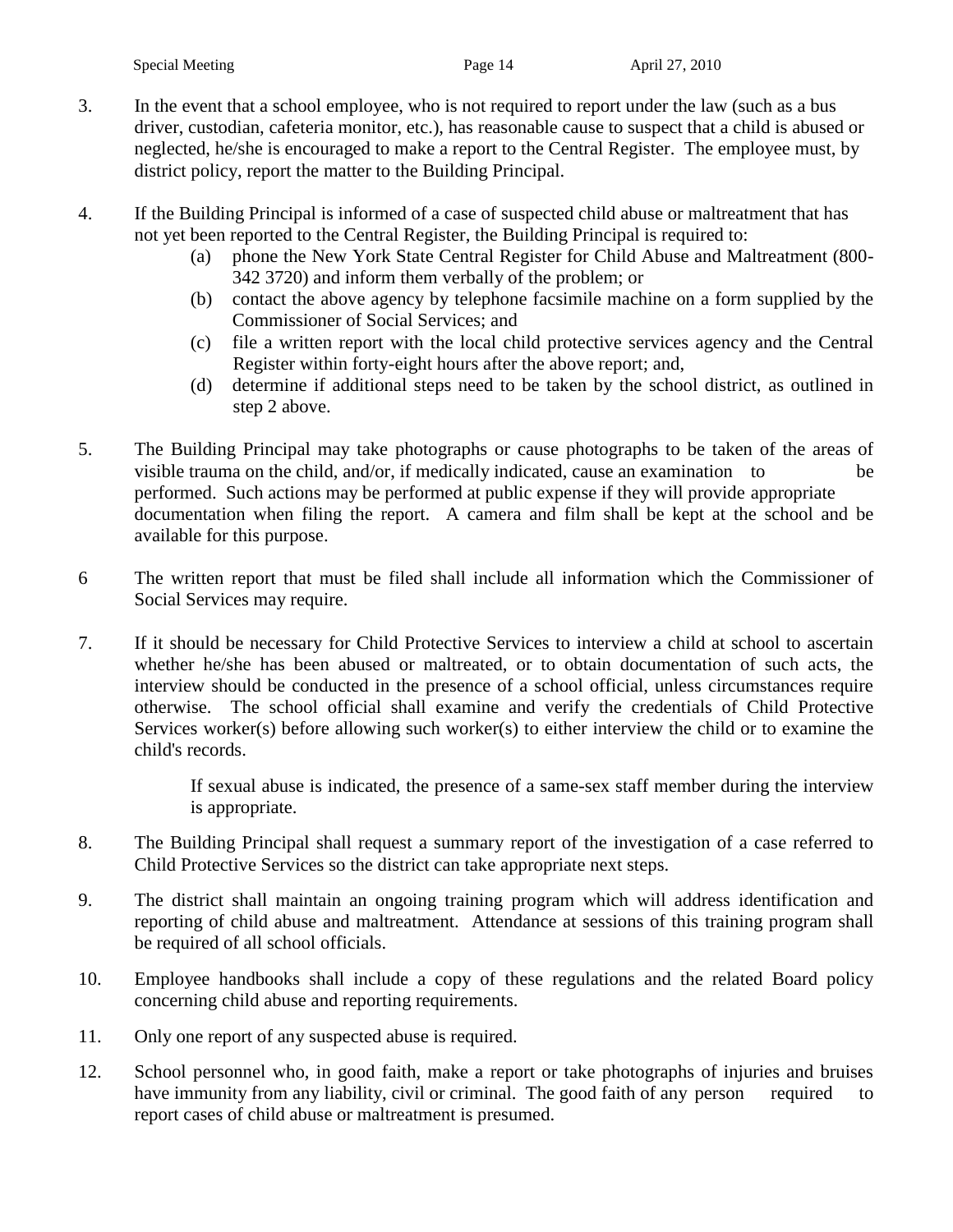- 13 School personnel who have reasonable cause to suspect that a child has died as a result of child abuse or maltreatment shall report that fact to the appropriate medical examiner or coroner.
- 14 Any person required to report suspected cases of child abuse or maltreatment and who fails to do so may be found guilty of a class A misdemeanor and may be held civilly liable for the damages caused by this failure.
- 15. Any school employee who fails to comply with this policy is subject to discipline in accordance with collective bargaining agreements and/or policy.
- 16. If a report of child abuse or maltreatment has been determined to be unfounded, all records in school files shall be expunged.

Adoption date: February 4, 2009 Revision date:

### **f. RECOMMENDATION – BOARD POLICY # 6690 Audit Committee**

### **First Reading – No Vote to be taken**

#### **A new board policy or revision of current board policy requires two readings.**

Recommended Action: Upon a motion made by \_\_\_\_\_\_\_\_\_\_\_\_\_\_\_, seconded by \_\_\_\_\_\_\_\_\_\_\_\_\_\_\_\_\_\_\_, the following proposed policy is offered for a first reading

**6690**

### **AUDIT COMMITTEE**

The Board of Education will designate and appoint an Audit Committee for purposes of overseeing and carrying out the Board's audit policies and the performance of related duties and responsibilities. The district's Audit Committee shall be comprised of at least three members. At least three members shall be appointed to serve on the committee on an annual basis. Employees of the school district are prohibited from serving on the committee.

The Audit Committee shall:

- 1. Recommend internal and external audit plans to the Board, specifying the areas of District operations to be reviewed for compliance with legal and regulatory requirements, operating efficiency and effectiveness;
- 2. Receive and review the resulting audit reports; and propose recommendations to the Board for action as may be necessary and appropriate;
- 3. Receive and review the report of the external auditor on any findings commented on during the annual audit report, and the management response thereto, and propose recommendations to the Board for action as may be necessary and appropriate;
- 4. Oversee the selection of the internal auditor and the external auditor, pursuant to the relevant Board policies, and make recommendations to the Board for appointment to said positions; and
- 5. Perform any other responsibilities outlined by the Board and/or as listed in the District's Audit Committee Charter (see attached exhibit, 6690-E).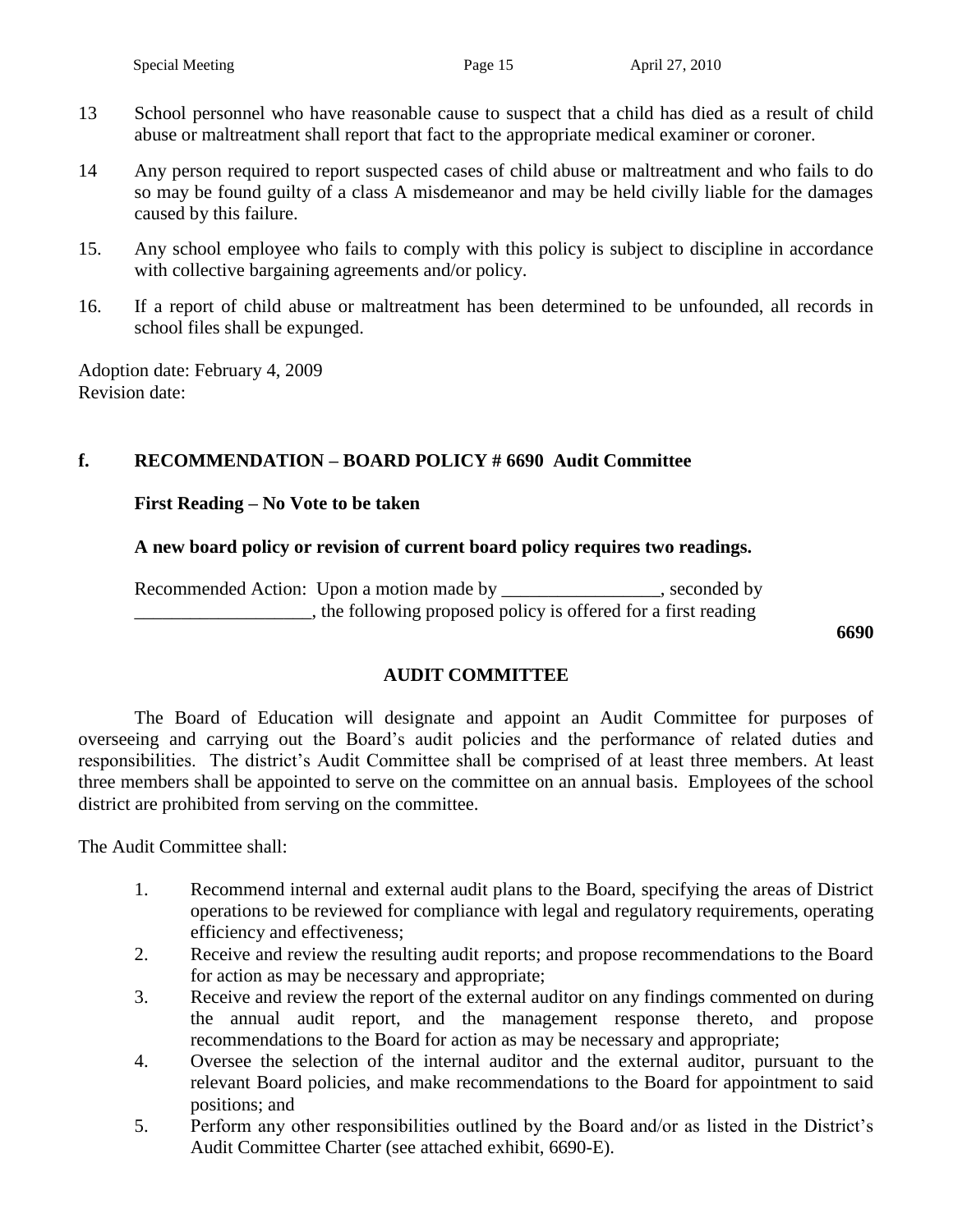The audit committee may conduct an executive session in accordance with law and Commissioner's regulation. Any member of the board of education who is not a member of the audit committee may be allowed to attend an executive session if authorized by a resolution of the board of education.

It is not the intent of the Board of Education that the Audit Committee participate in or be responsible for the day to day operations of the school district or in the decisions that are the responsibility of the Superintendent of Schools or Assistant Superintendent for Business, or the other district administrators.

Ref: Education Law §2116-c 8 NYCRR §170.12 (d)

Adoption date: February 4, 2009 Revision date:

### **g. RECOMMENDATION – BOARD POLICY # 6690-E AUDIT COMMITTEE CHARTER**

### **First Reading – No Vote to be taken**

### **A new board policy or revision of current board policy requires two readings.**

Recommended Action: Upon a motion made by \_\_\_\_\_\_\_\_\_\_\_\_\_\_\_, seconded by \_\_\_\_\_\_\_\_\_\_\_\_\_\_\_\_\_\_\_, the following proposed policy is offered for a first reading

**6690-E**

### **AUDIT COMMITTEE CHARTER**

### **Audit Committee Authority**

Pursuant to resolution number, dated February 4, 2009, the Board of Education of the Lindenhurst Union Free School District has established an audit committee to assist the Board of Education in the oversight of both the internal and external audit functions. The requirement to create an audit committee was established by Education Law §2116-c. According to §2116-c(4), the role of an audit committee shall be advisory and any recommendations it provides to the Board shall not be substituted for any required review and acceptance by the Board of Education.

#### **Mission**

The Board of Education has established an audit committee to provide independent assistance to the Board in the oversight of the following matters:

- Assist the Board in providing oversight of the internal and external audit functions, including the appointment of the internal and external auditors.
- Oversee the competitive Request for Proposal Process (RFP) used to solicit quotations for the District's annual external audit.
- Review the scope, plan and coordination of the external audit.
- Provide a communications link between the external and internal auditors and the Board.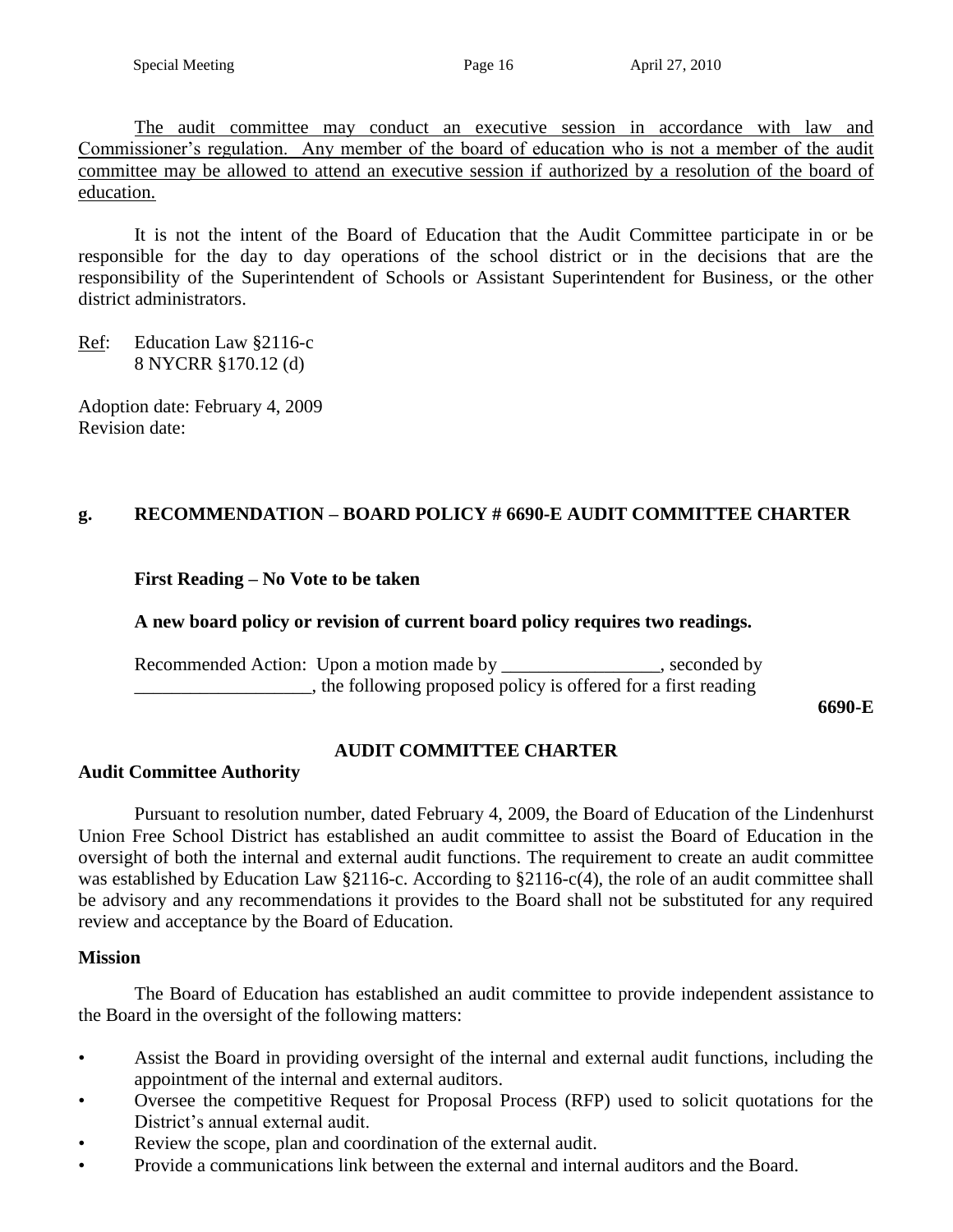# **Composition and Requisite Skills**

The District's Audit Committee is comprised of at least three members.

The Committee members collectively should possess the expertise and experience in accounting, auditing, financial reporting and school district finances needed to understand and evaluate the school district's financial statements, the external audit of those statements and the district's internal audit activities. Accordingly, the Audit Committee's members should:

- Possess the requisite skills and experience necessary to understand technical and complex financial reporting issues.
- Have the ability to communicate with, and offer advice and assistance to, public finance officers and auditors.
- Be knowledgeable about internal controls, financial statement audits and management/operational audits.

# **Duties and Responsibilities**

The duties and responsibilities of the District's Audit Committee include the following:

# • **External Audit Focus**

- o *Provide recommendations regarding the selection of the external auditor to the Board of Education.*
- o *Meet with the external auditor prior to commencement of the audit* to review the engagement letter.
- o *Review and discuss with the external auditor any risk assessment of the district's fiscal operations developed as part of the auditor's responsibilities under governmental auditing standards for a financial statement audit and federal single audit standards, if applicable.*
- o Review the external auditor's assessment of the district's system of internal controls.
- o *Receive and review the draft annual audit report and accompanying draft management letter and, working directly with the external auditor, assist the Board of Education in interpreting such documents.*
- o *Make a recommendation to the Board of Education on accepting the annual audit report.*
- o *Review every corrective action plan developed by the school district and assist the Board of Education in the implementation of such plans.*

# • **Internal Audit Focus**

- o *Make recommendations to the Board of Education regarding the appointment of the internal auditor.*
- o *Assist in the oversight of the internal audit function.*
- o Review the annual internal audit plan to ensure that high risk areas and key control activities are periodically evaluated and tested.
- o *Review* the results of internal audit activities and *significant recommendations and findings of the internal auditor.*
- o *Monitor implementation of the internal auditor's recommendations* by management.
- o *Provide input on the performance evaluation of the internal auditor.*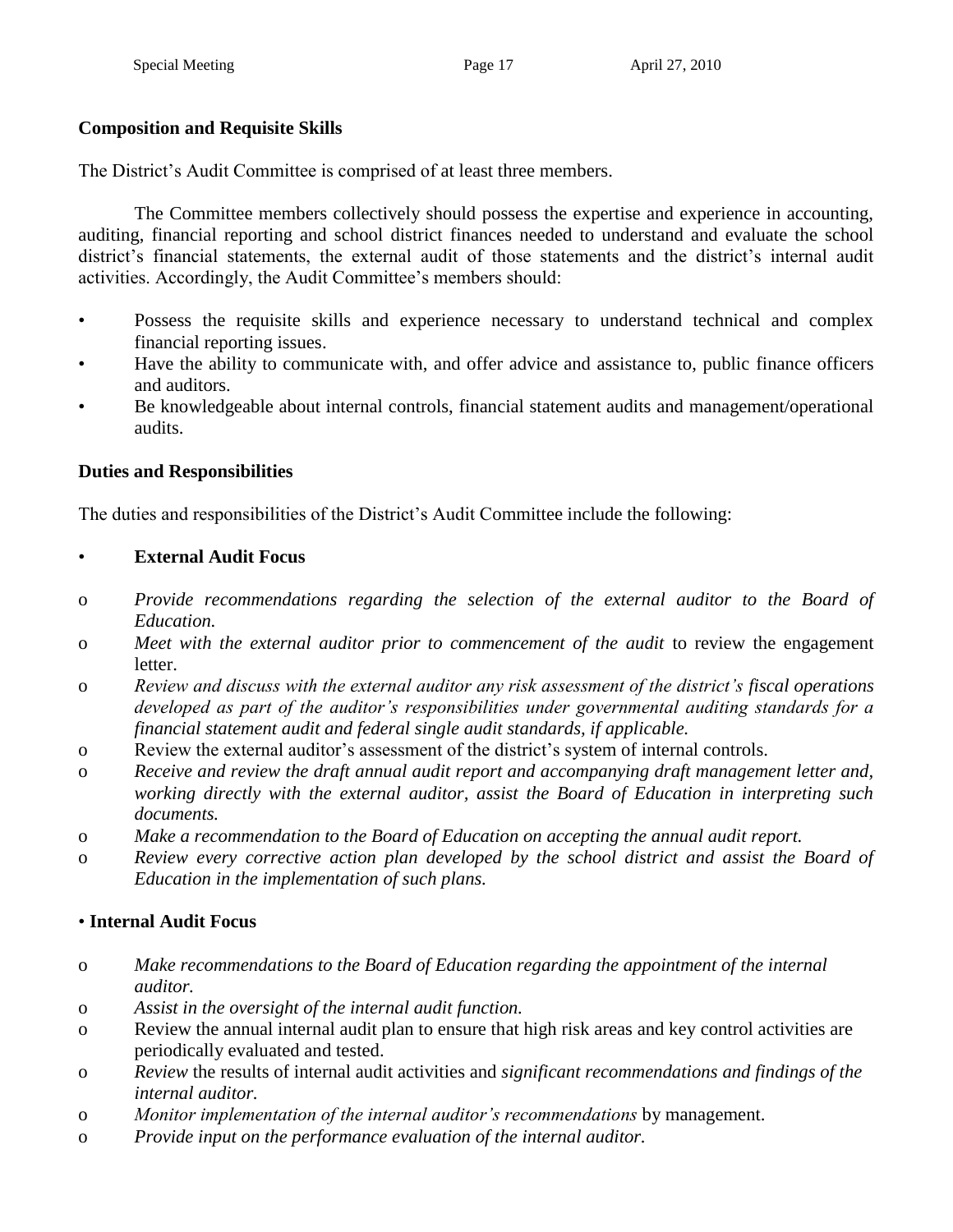#### • **Administrative Matters**

- o Hold regularly scheduled meetings.
- o Administer other related duties as prescribed by the Board of Education.
- o Review and revise the Audit Committee Charter.

### **Membership**

The membership duties of the Lindenhurst Union Free School District Audit Committee includes the following:

- **Good Faith** Members of the Committee shall perform their duties in good faith, in a manner they reasonably believe to be in the best interests of the Committee and the District with such care as a generally prudent person in a similar position would use under similar circumstances.
- **Independence** The following individuals are precluded from being an Audit Committee member:
	- o Someone currently employed by the District
	- o Someone currently or previously providing goods or services to the District during the past two years.
	- o Someone of the immediate family (spouse, spouse equivalent or dependent, whether or not related) or close family member (parent, sibling or nondependent child) of an individual who is an employee, officer or contractor providing goods or services to the district.
	- o Someone who is the owner of or has a direct and material interest in a company providing goods or services to the district.
- **Confidentiality** During the exercise of duties and responsibilities, the Committee members may have access to confidential information. The Committee shall have an obligation to the district to maintain the confidentiality of such information.
- **Oath of Office** All non-board members, who are members of the Audit Committee, should be administered the district's oath of office by the District Clerk.

### **Meetings and Notification**

The Lindenhurst Union Free School District Audit Committee shall meet a minimum of four (4) times each year. An agenda of each meeting should be clearly determined in advance and the Audit Committee should receive supporting documents in advance, for reasonable review and consideration. *The audit committee may conduct an executive session* in accordance with law and Commissioner's regulation*. Any member of the board of education who is not a member of the audit committee may be allowed to attend an executive session if authorized by a resolution of the board of education.*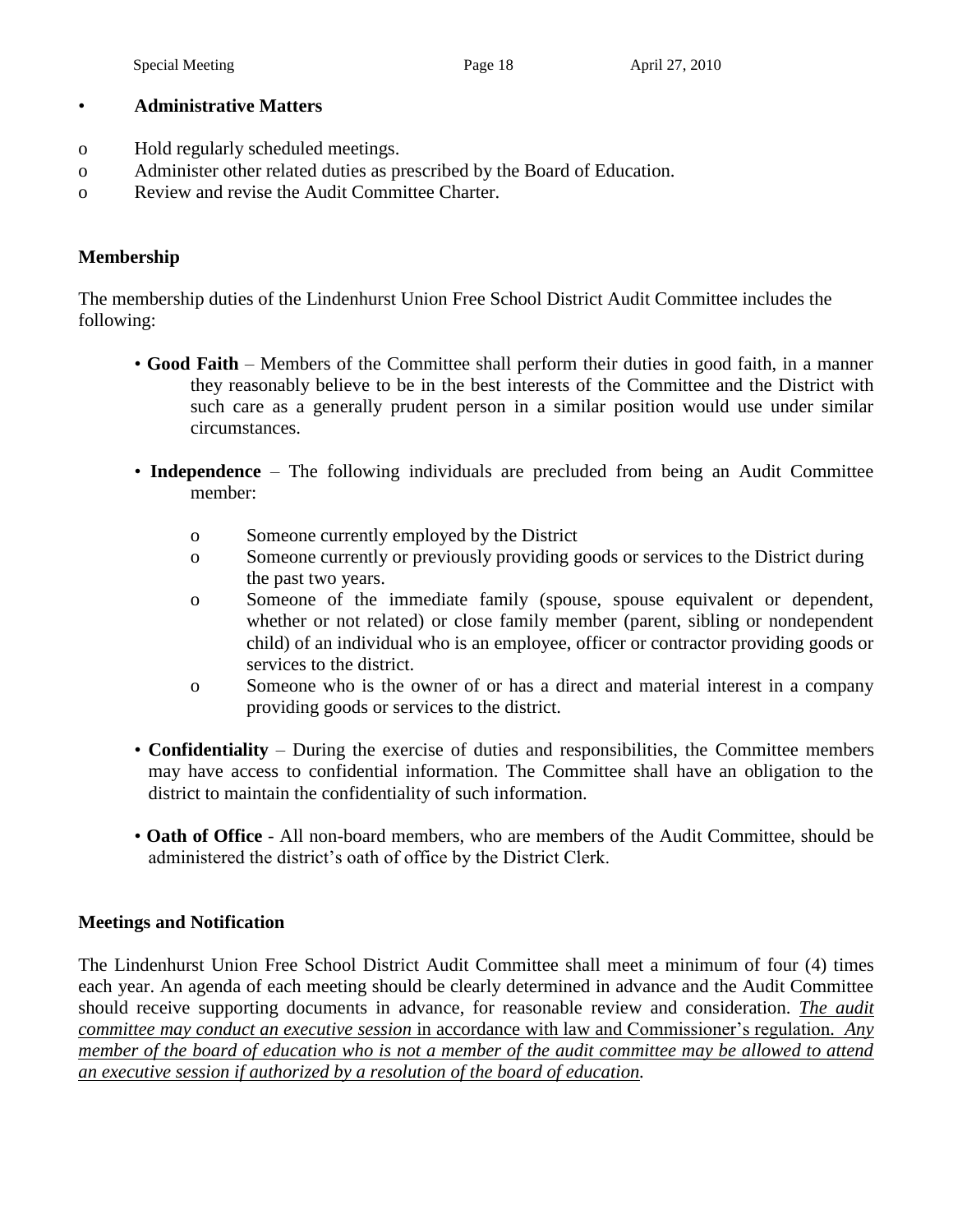The Audit Committee shall prepare minutes of each meeting. At a minimum, the minutes will include the following:

- Copies of the meeting agenda
- Date, attendance and location of the meeting
- As appropriate, brief summary of the topics discussed
- Except as otherwise provided by law in connection with executive session, copies of materials discussed or presented at the meeting
- A record of all actions or recommendations agreed to by the committee

### **Decision-Making Process**

A quorum constitutes a simple majority of the total membership and meetings will not be conducted unless a quorum is present. All decisions shall be reached by vote of a simple majority of the total membership.

### **Reporting Requirements**

The Lindenhurst Union Free School District Audit Committee has the duty and responsibility to report its activities to the Board of Education. Periodic written reports of Audit Committee activities are an important communication link between the Audit Committee and the Board on key decisions and responsibilities. The Audit Committee's reporting requirements are to:

- Report on the scope and breadth of committee activities so that the Board of Education is kept informed of its work.
- Provide minutes of meetings which clearly record the actions and recommendations of the Committee.
- Report on their review of the District's draft annual audit report and accompanying management letter and their review of significant findings and recommendations of the internal auditor.
- Report on suspected fraud or abuse or material defects in the internal control systems.
- Report on indication of material or significant non-compliances with laws or District policies and regulations.
- Report on any other matters that should be disclosed to the Board of Education.

### **Review of the Charter**

The Lindenhurst Union Free School District Audit Committee shall assess and report to the Board of Education on the adequacy of this Charter no less than an annual basis or as necessary. Charter modifications, as recommended by the Audit Committee, should be presented to the Board of Education in writing for their review and action.

Ref: 20 USC §1232h (No Child Left Behind Act) 34 CFR Part 98 Education Law §903

Adoption date: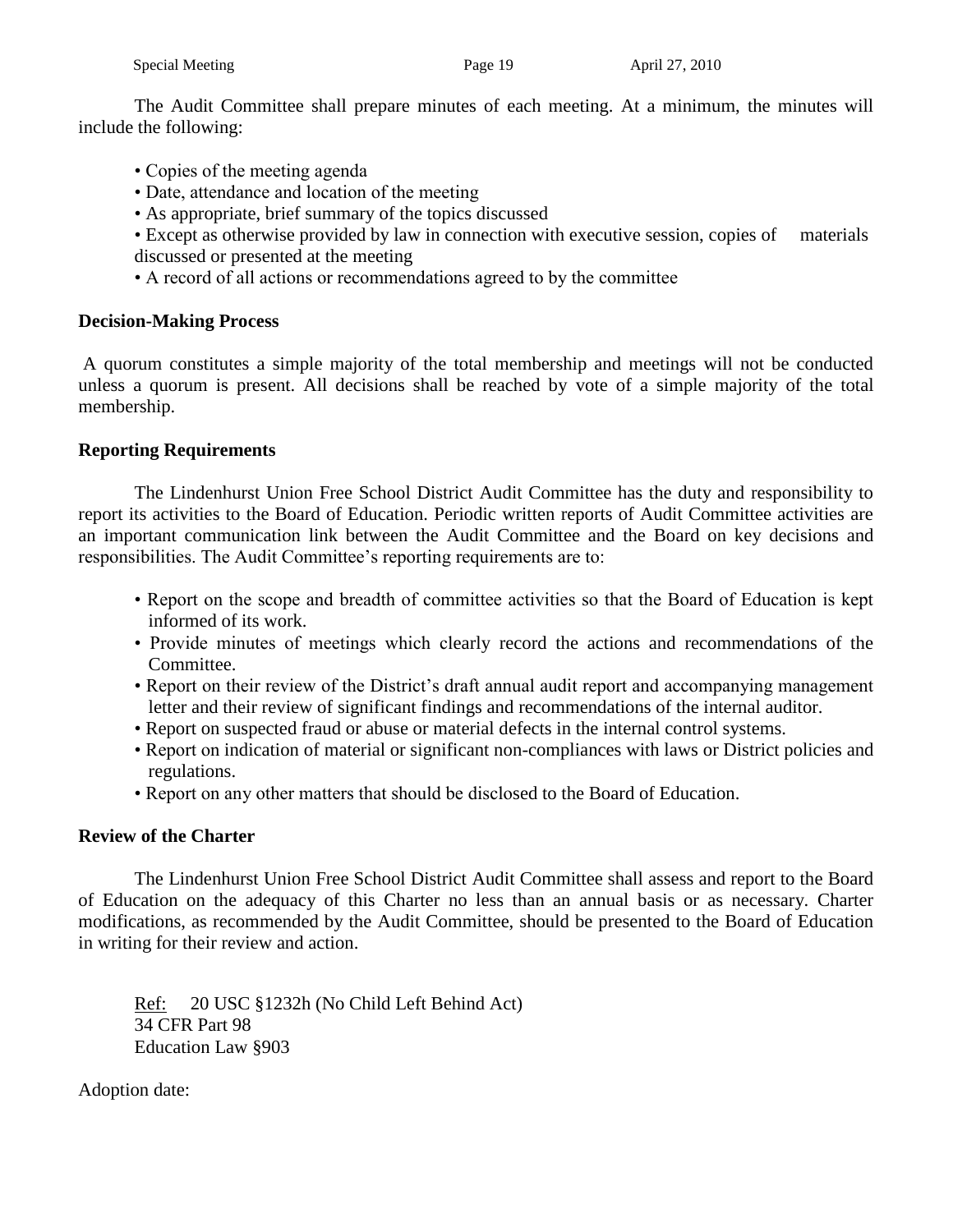#### **h. RECOMMENDATION – BOARD POLICY # 8410 STUDENT TRANSPORTATION**

#### **First Reading – No Vote to be taken**

#### **A new board policy or revision of current board policy requires two readings.**

Recommended Action: Upon a motion made by \_\_\_\_\_\_\_\_\_\_\_\_\_\_\_, seconded by \_\_\_\_\_\_\_\_\_\_\_\_\_\_\_\_\_\_\_, the following proposed policy is offered for a first reading

#### **8410**

#### **STUDENT TRANSPORTATION**

 The Board of Education affirms its goal of providing a safe and economical transportation system for district students. Transportation shall be provided at district expense to those students who are eligible as authorized by the Board.

 Transportation will be provided on the basis of the individual grades in which students are enrolled and the distance they live from the school attended. For purposes of providing transportation as required by this policy and Education Law, mileage to determine eligibility for transportation will be measured along the centerline of the street perpendicular from the middle of the main entrance of the dwelling place to the curb of the nearest entrance to the school grounds. Eligibility will be determined based on the following schedule:

| K through 5 | $\frac{3}{4}$ mile or more |
|-------------|----------------------------|
| Grades 6-8  | 1 mile or more             |
| Grades 9-12 | $1/2$ miles or more        |

 General private or parochial transportation needs per current state education regulations require the need to transport pupils up to a 15 mile radius from the pupil's home to the school location.

 The major objectives in the management of the student transportation program shall include the following:

- 1. to provide efficient, effective and safe service;
- 2. to ensure that all students whose disability or distance from school requires them to receive necessary transportation do, in fact, receive it;
- 3. to adapt the system to the demands of the instructional program;
- 4. to review at least once a year school bus schedules and routing plans to ensure that maximum efficiency and safety are maintained; and
- 5. to review at least once a year the eligibility for transportation of students residing in the district, to ensure that all entitled to the services receive them.

 The Superintendent of Schools shall be responsible for administering the transportation program. The program shall comply with all applicable laws, regulations and policies established by federal, state and local authorities.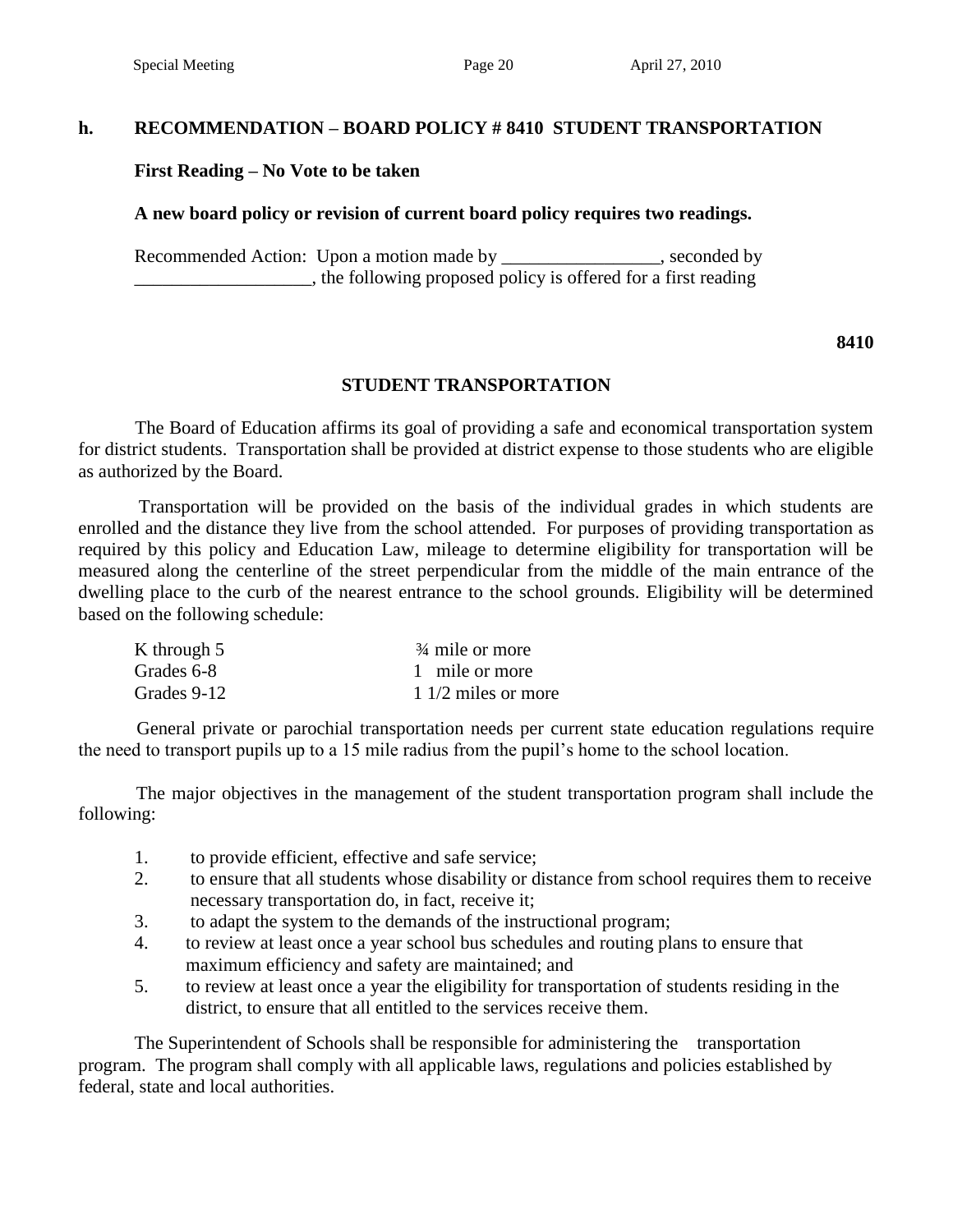## **PROVISIONS FOR THE TRANSPORTION OF PUPILS**

### 1. Contracts for Transportations

 It is the current policy of the Lindenhurst Board of Education to award a contract to the lowest responsible bidder for the general transportation needs of the district. Said contract shall not become valid and binding upon either party unit it has been approved by the superintendent of schools and the commissioner of education. Such contracts may be made for a period not exceeding five years if such terms are approved by the voters.

2. Transportation of Students with Disabilities

 The Lindenhurst School District also provides transportation by contracted vehicles for pupils who are physically or mentally handicapped to schools within the district, or to special schools for severely handicapped children when such schools are within a fifty mile radius of the pupil's home.

Cross-ref: 5300, Code of Conduct

Ref: Education Law §§305(14); 1501-b; 1807; 3602(7); 3623; 3635 et seq. *Matter of Handicapped Child*, 24 EDR 41 (1984) *Matter of Zakrezewski*, 22 EDR 381 (1983) *Matter of Nowak*, 22 EDR 91 (1982) *Matter of Fox*, 19 EDR 439 (1980)

Adoption date: February 4, 2009 Revised: January 6, 2010 Revised:

### **i. Recommendation: RETAINER AGREEMENT**

Recommended Action: Upon a motion made by \_\_\_\_\_\_\_\_\_\_\_\_\_\_\_\_\_\_\_\_\_\_\_, seconded By the following resolution is offered.

RESOLVED that the Board of Education, upon the recommendation of the Superintendent approves the attached Retainer Agreement between the Lindenhurst Union Free District and Meyer, Suozzi, English & Klein, P.C., as special counsel and authorizes the Superintendent to sign the same.

Note: See enclosed

Vote on the motion: Yes:

No:

Abstained: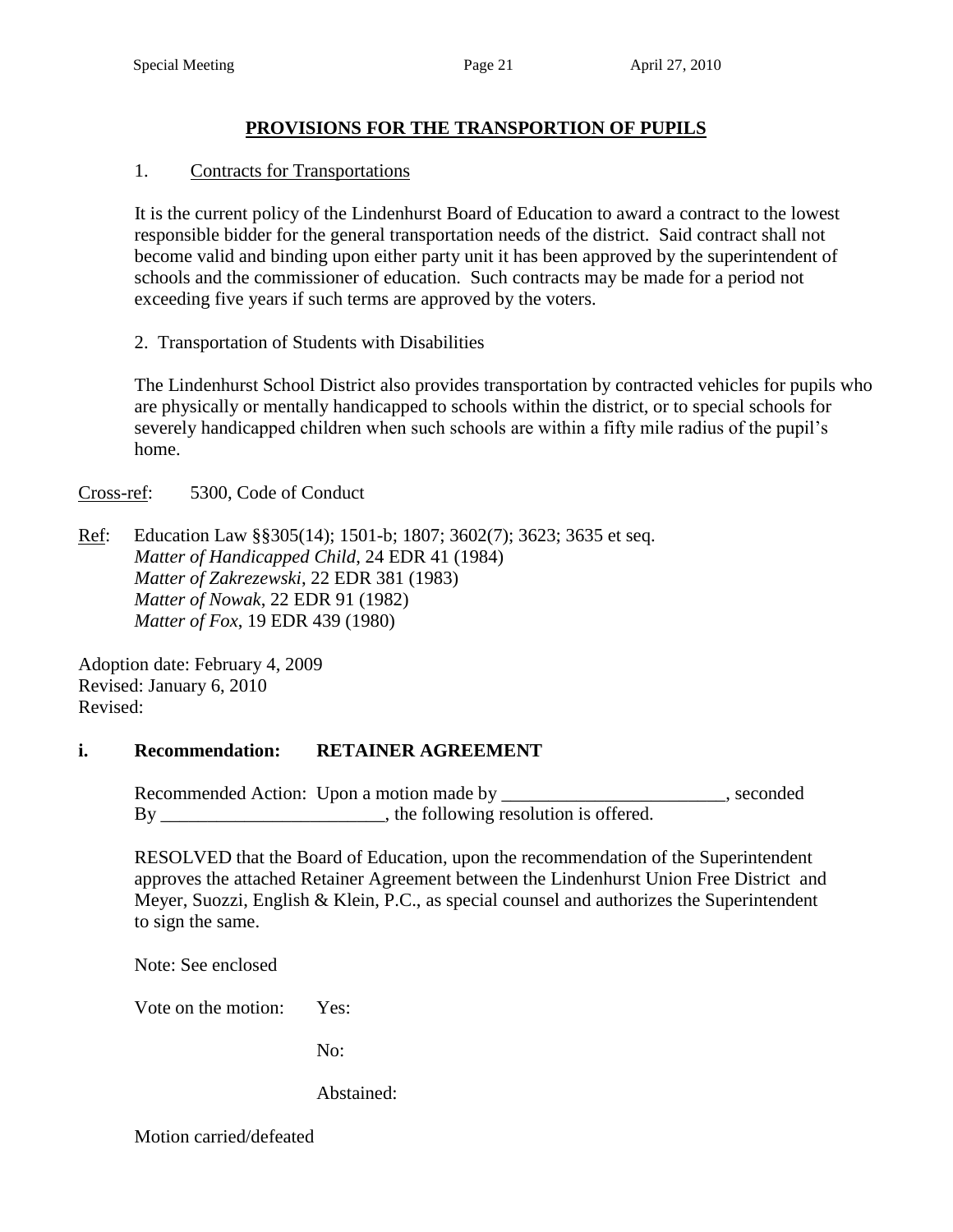### **j. Recommendation: WSBOCES JOINT MUNICIPAL COOPERATIVE BIDDING**

Recommended Action: Upon a motion made by \_\_\_\_\_\_\_\_\_\_\_\_\_\_\_\_\_\_\_\_, seconded By \_\_\_\_\_\_\_\_\_\_\_\_\_\_\_\_\_\_\_\_\_\_, the following resolution is offered.

WHEREAS, various educational and municipal corporations located within the State of New York desire to bid jointly for OT/PT, Speech, Social worker, and other services; and

WHEREAS, the LINDENHURST UFSD, an educational/municipal corporation (hereinafter the "Participant") is desirous of selectively participating with other educational and/or municipal corporations in the State of New York in joint bidding in the areas mentioned above pursuant to General Municipal Law § 119-o and Education Law Section 1950; and

WHEREAS, the Participant is a municipality within the meaning of General Municipal Law § 119-n and is eligible to participate in the Board of Cooperative Educational Services, Second Supervisory District of Suffolk County (hereinafter Western Suffolk BOCES) Joint Municipal Cooperative Bidding Program (hereinafter the "Program") in the areas mentioned above; and

WHEREAS, with respect to all activities conducted by the Program, the Participant wishes to delegate to Western Suffolk BOCES the responsibility for drafting of specifications, advertising for bids/proposals, accepting and opening bids/proposals, tabulating bids/proposals, awarding the bids/proposals, and reporting the results to the Participant.

BE IT RESOLVED that the Participant hereby appoints Western Suffolk BOCES to represent it and to act as the lead agent in all matters related to the services as described above; and

BE IT FURTHER RESOLVED that the Participant hereby authorizes Western Suffolk BOCES to place all legal advertisements for any required cooperative bidding in Newsday, which is designated as the official newspaper for Western Suffolk BOCES; and

BE IT FURTHER RESOLVED that this Agreement with the Participant shall be for a term of one (1) year as authorized by General Municipal Law §119-o.2.j.

Note: See enclosed

Vote on the motion: Yes:

No:

Abstained: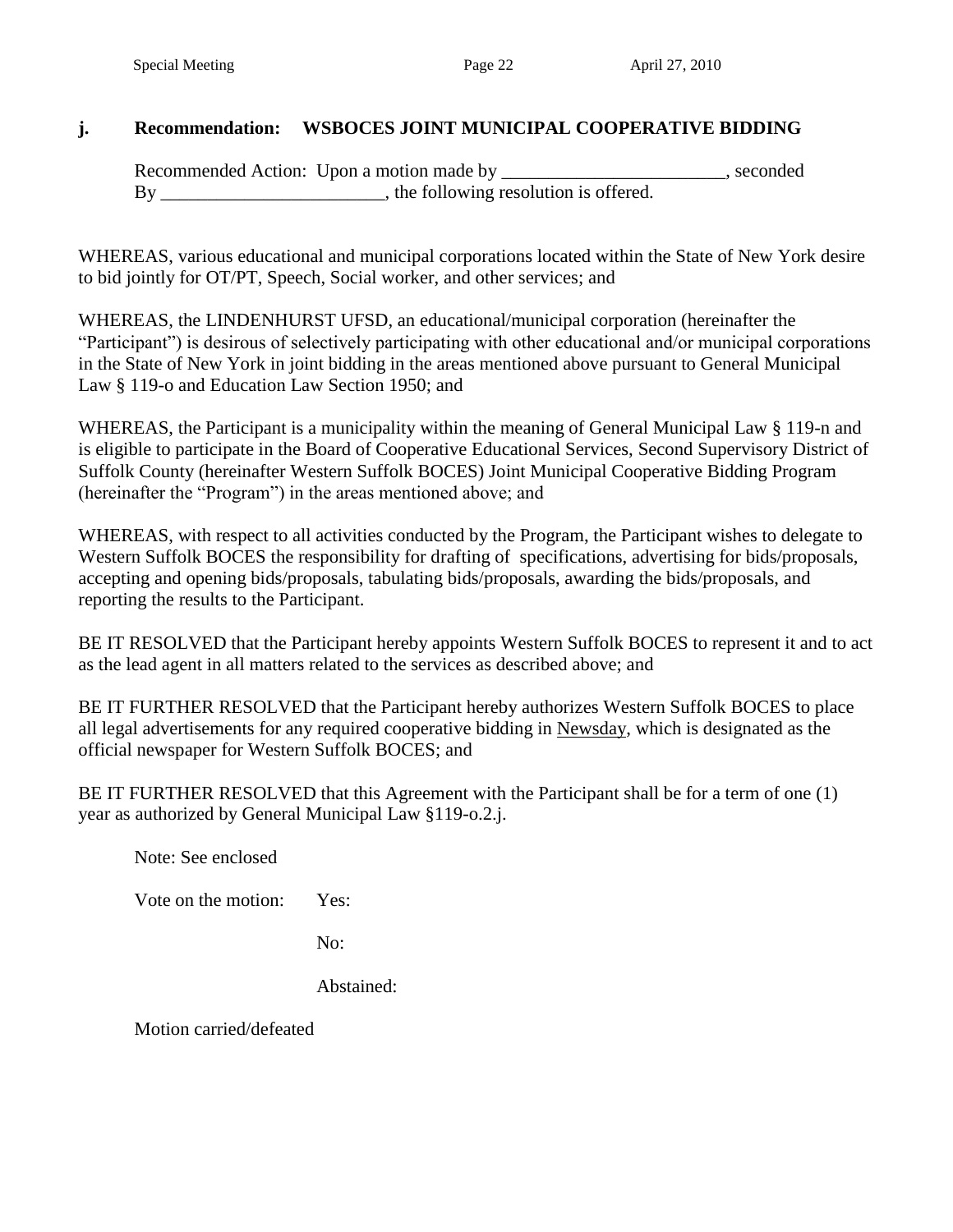## **k. Recommendation: BUDGET/TRUSTEE VOTE INSPECTORS**

Recommended Action: Upon a motion made by \_\_\_\_\_\_\_\_\_\_\_\_\_\_\_\_\_\_\_\_\_\_\_, seconded By \_\_\_\_\_\_\_\_\_\_\_\_\_\_\_\_\_\_\_\_\_\_\_\_\_\_\_\_\_\_\_, the following resolution is offered.

RESOLVED that the Board of Education, upon the recommendation of the Superintendent approves the following list of inspectors who will be working May 18, 2010, at a rate of \$10.00 per hour along with five (5) Building Leaders on the Board of Registration:

#### **Albany**

| <b>Madeline Costello</b><br><b>Frances Higgins</b> |      | Don Doyle<br><b>Ronald Higgins</b>     | Barbara Miller                           |
|----------------------------------------------------|------|----------------------------------------|------------------------------------------|
| <b>Bower</b>                                       |      |                                        |                                          |
| Jennie Amendola<br><b>Betty Dice</b>               |      | Jane Carter<br><b>Babette Smith</b>    | Louise Cordiero                          |
| <u>Daniel</u>                                      |      |                                        |                                          |
| Vincent Abrusci<br>Gertrude McKenna                |      | Oksana Byron<br><b>Frances Poeggel</b> | Kathleen Herringer                       |
| <u> Middle School</u>                              |      |                                        |                                          |
| <b>Christine Aprile</b><br><b>Yvonne Kelly</b>     |      | Evelyn Ellingsten<br>Kate O'Brien      | <b>Todd Empringham</b><br>Grace Zampella |
| <u>Rall</u>                                        |      |                                        |                                          |
| <b>Jack Hunsucker</b><br>Lillian Pigott            |      | Rosemarie Lind<br>Danielle Stango      | Evelyn Miller                            |
| Note: See enclosed                                 |      |                                        |                                          |
| Vote on the motion:                                | Yes: |                                        |                                          |
|                                                    | No:  |                                        |                                          |
|                                                    |      | Abstained:                             |                                          |
| Motion carried/defeated                            |      |                                        |                                          |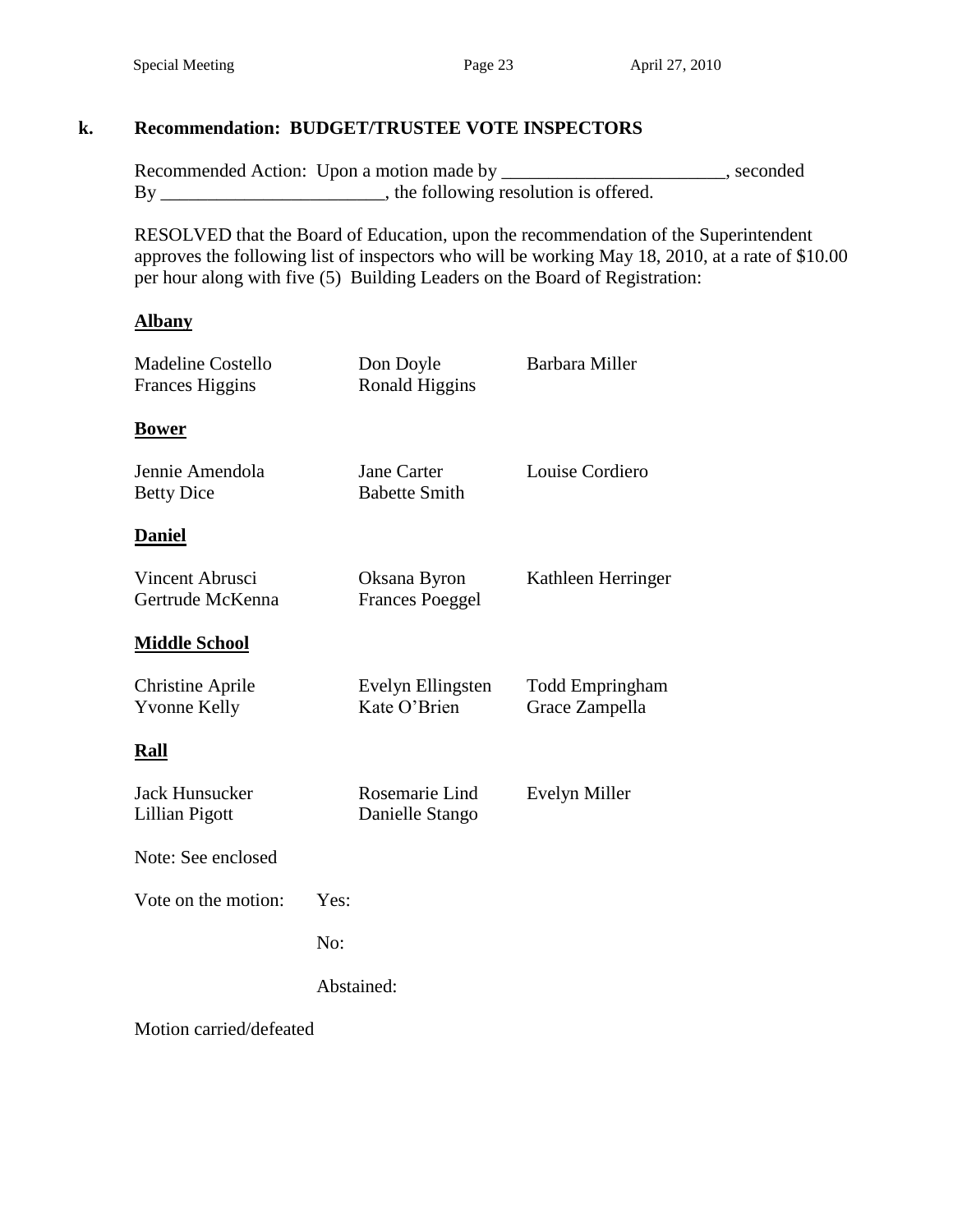# **l. Recommendation: OBSOLETE EQUIPMENT**

Recommended Action: Upon a motion made by \_\_\_\_\_\_\_\_\_\_\_\_\_\_\_\_\_\_\_\_\_\_\_, seconded By \_\_\_\_\_\_\_\_\_\_\_\_\_\_\_\_\_\_\_\_\_\_\_, the following resolution is offered.

RESOLVED that the Board of Education, upon the recommendation of the Superintendent approves the disposal of the following obsolete equipment:

| <b>MIDDLE SCHOOL -</b> | 1 HP Printer #1200 Lind #103286 |  |
|------------------------|---------------------------------|--|
|                        |                                 |  |

**HIGH SCHOOL -** Various electronic equipment – See Attached

Note: See enclosed

Vote on the motion: Yes:

No:

Abstained:

Motion carried/defeated

### **m. Recommendation: SEQRA-WEST GATES**

|    | Recommended Action: Upon a motion made by | . seconded |
|----|-------------------------------------------|------------|
| By | , the following resolution is offered.    |            |

WHEREAS, the Board of Education of the **Lindenhurst UFSD** is the lead agency under the State Environmental Quality Review Process for the purpose of required determinations respecting the proposed Capital Improvement Projects as follows:

a. West Gates Avenue Elementary School

- 1. Sump Pump Installation
- 2. Site Work Reconstruction

WHEREAS, IN 1995, amendments were made to the SEQRA Regulation (Part 617) to classify projects, which will be excluded from the requirements for the preparation of an Environmental Impact Statement (Type II Actions). The projects mentioned above are now classified as Type II Actions as determined by 6NYCRR§617.5 and

WHEREAS, these projects fall under the following categories:

A. Routine Maintenance and Repair 6NYCRR§617.5(c)(1): Maintenance or repair involving no substantial change in an existing facility.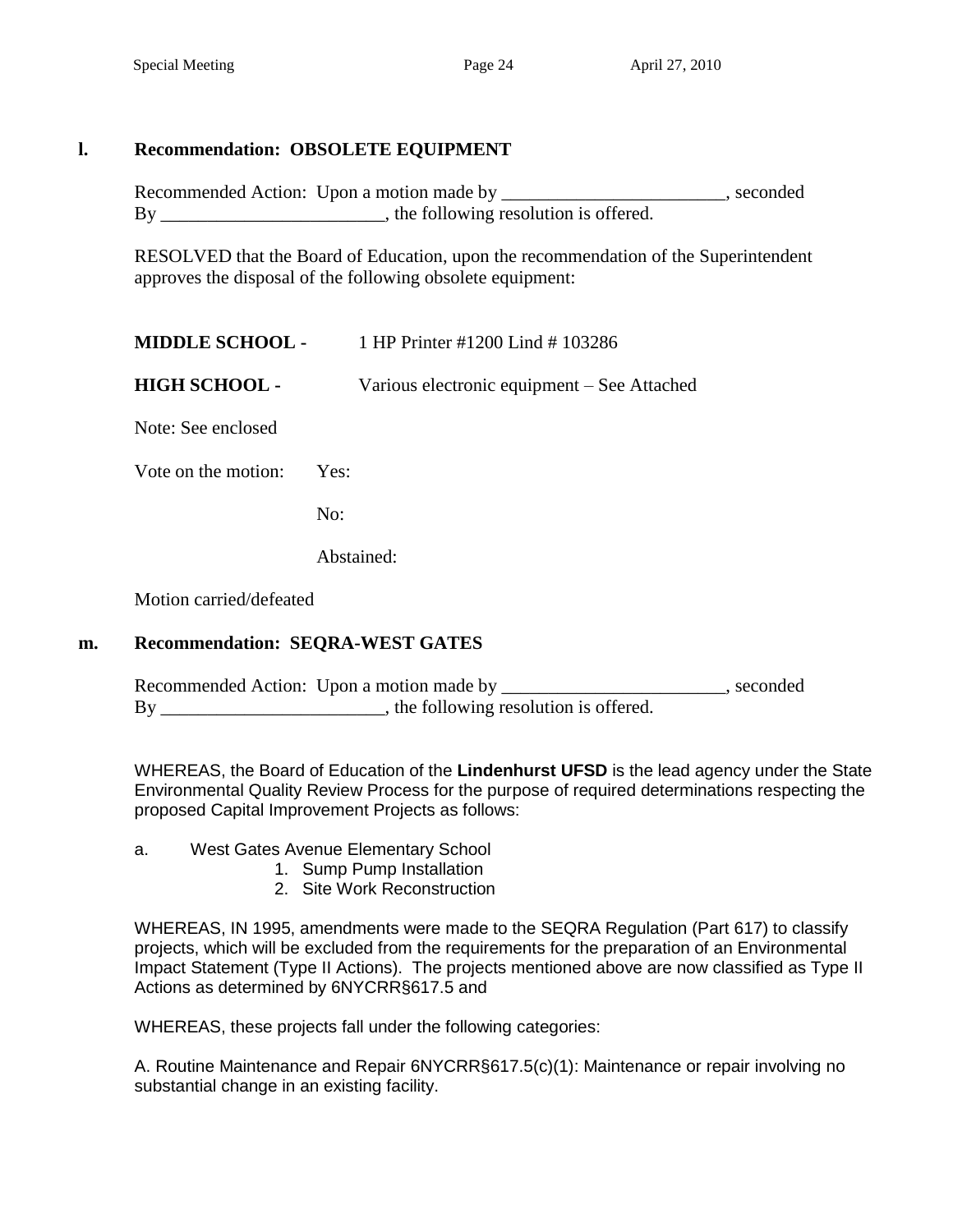- A. Replace or Rehabilitation 6NYCRR§617.5(c)(2): replacement or rehabilitation or reconstruction of a structure or facility, in kind, on the same site, unless the work exceeds a threshold for a Type I action in 6NYCRR§617.4.
- B. 6NYCRR§617.5(c)(8); Routine activities of educational institutions, including expansion of existing facilities by less than 10,000 square feet of gross floor area and school closings, but not changes in use related to such closings.

THEREFORE, as the lead agency for the SEQRA determination, all the above referenced projects fall under Categories "A" or "B" above. The procedure for Type II Actions, with regard to the SEQRA Process for Capital Projects noted above is "No Additional Required Action under 6NYCRR§617.5(a)".

Note: See enclosed

Vote on the motion: Yes:

No:

Abstained: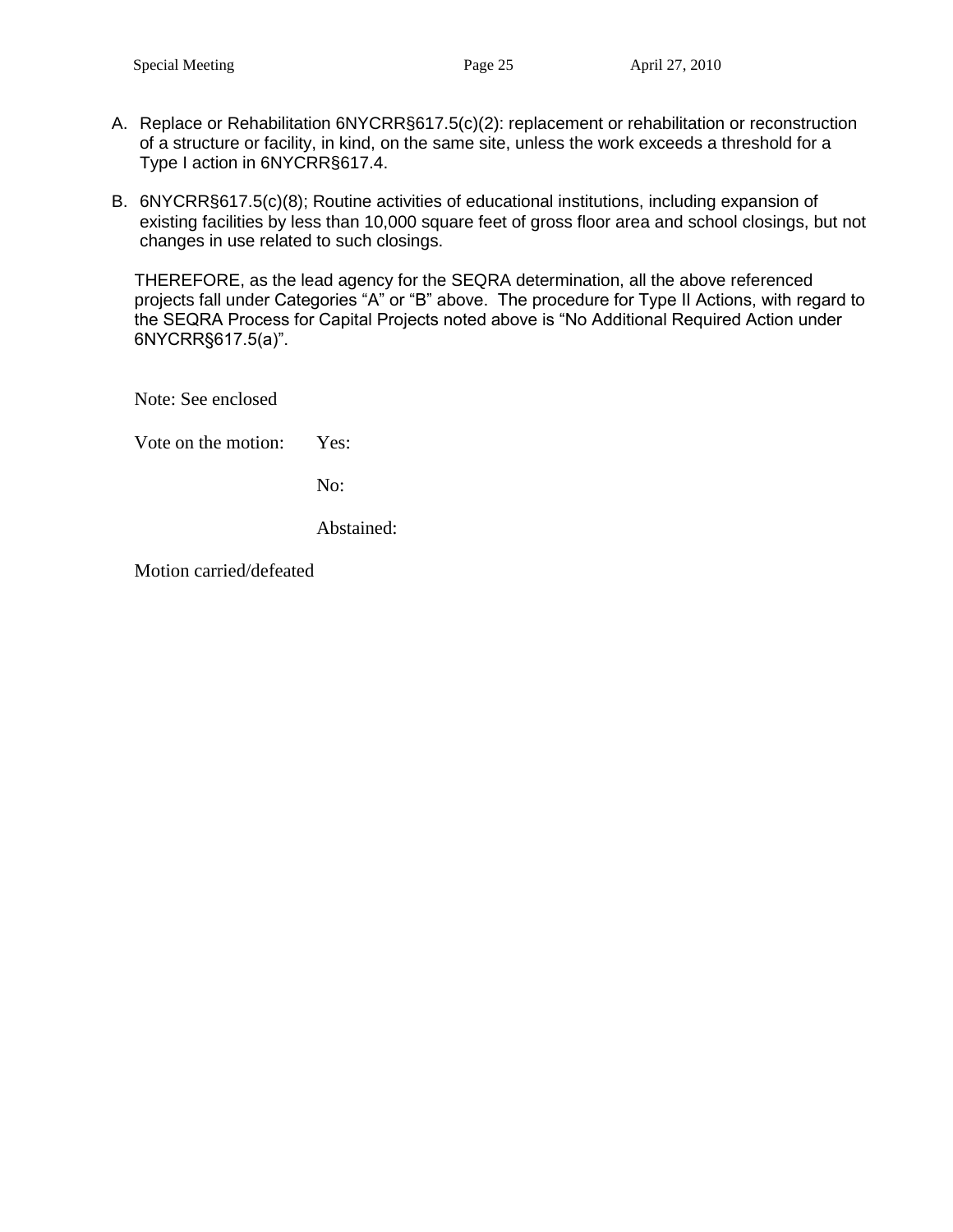#### **8. SCHEDULES**

| Schedule | $A-1$  | No. 13 C    | <b>Coaching Assignment</b>                                             |
|----------|--------|-------------|------------------------------------------------------------------------|
| Schedule | $A-3$  | No. 60      | Personnel, Instructional Appointments                                  |
| Schedule | $A-3$  | No. 60      | Personnel, Instructional Appointments                                  |
| Schedule | $A-3$  | No. 61      | Personnel, Instructional Appointments                                  |
| Schedule | $AS-1$ | No. 10      | Substitute Personnel Instructional – Resignations $\&$<br>Terminations |
| Schedule | $AS-3$ | No. 18      | <b>Substitute Personnel Appointments</b>                               |
| Schedule | $B-1$  | No. 8       | Non-Instructional Personnel Resignations or Terminations               |
| Schedule | $B-2$  | No. PT 10   | Non-Instructional Personnel – Leave of Absence                         |
| Schedule | $B-3$  | No. 17      | <b>Non-Instructional Personnel Appointments</b>                        |
| Schedule | $B-3$  | No. S-16    | Non-Instructional Appointments - Substitute Personnel                  |
| Schedule | D      | No. 26      | <b>Pupil Personnel Services</b>                                        |
| Schedule | G      | No. 12      | Approval of Bids                                                       |
| Schedule | G      | No. 13      | Approval of RFP                                                        |
| Schedule |        | OA/C No. 21 | <b>Outside Agencies/Consultants</b>                                    |